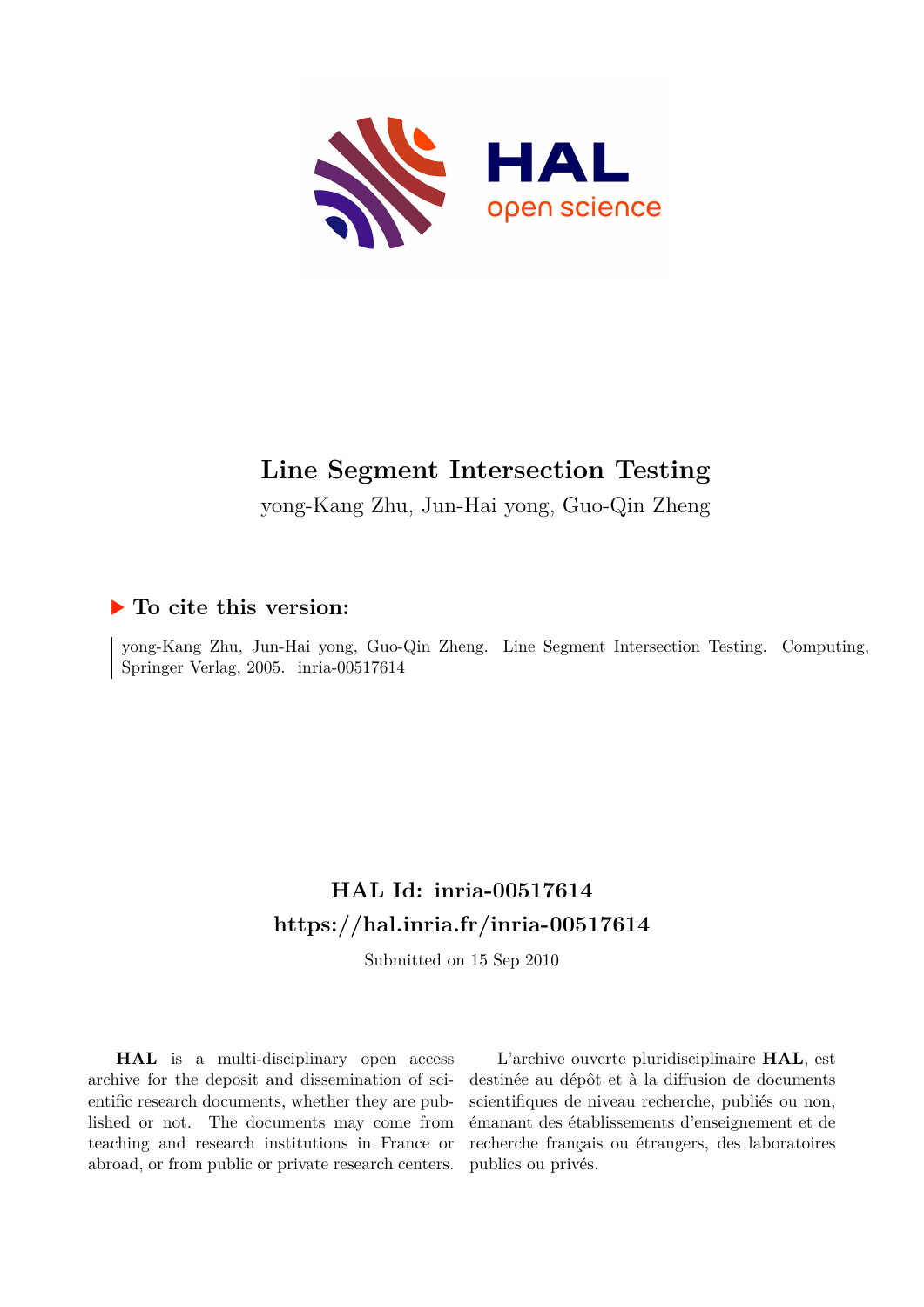## **Line Segment Intersection Testing**

## Y.-K. Zhu, J.-H. Yong, and G.-Q. Zheng, Beijing

Received March 26, 2004; revised November 29, 2004 Published online: May 18, 2005 © Springer-Verlag 2005

#### **Abstract**

A method for accurately determining whether two given line segments intersect is presented. This method uses the standard floating-point arithmetic that conforms to IEEE 754 standard. If three or four ending points of the two given line segments are on a same vertical or horizontal line, the intersection testing result is obtained directly. Otherwise, the ending points and their connections are mapped onto a  $3 \times 3$ grid, and the intersection testing falls into one of the five testing classes. The intersection testing method is based on our method for floating-point dot product summation, whose error bound is  $1u/p$ . Our method does not have the limitation in the method of Gavrilova and Rokne (2000) that the product of two floating-point numbers is calculated by a twice higher precision floating-point arithmetic than that of the multipliers. Furthermore, this method requires less than one-fifth of the running time used by the method of Gavrilova and Rokne (2000), and our new method for calculating the sign of a sum of  $n$ floating-point numbers requires less than one-fifteenth of the running time used by ESSA.

AMS Subject Classifications: 65G50, 65B10, 68U05.

Keywords: Intersection testing for line segments, floating-point arithmetic, rounding error, dot product summation.

#### 1. Introduction

The problem of whether two line segments intersect in the plane in Euclidean geometry is one of the most fundamental issues in areas such as geometric modelling, computer graphics, GIS (Geographic Information System) and computational geometry [6], [21]. A lot of researches on this problem focus on the accuracy of the testing results by computers. Ramshaw [17] finds that the errors in floating-point arithmetic may make two lines intersect more than once. Exact arithmetic methods are able to make each step of computations exact and always produce correct results. However, they require much more execution time than the inaccuracy floating-point arithmetic methods, which are frequently used in a lot of softwares. Thus, one of the research directions on this problem is to improve the efficiency of the exact arithmetic. Milenkovic [13] presents a technique, named double precision geometry, which could replace exact arithmetic with rounded arithmetic in computing intersections of a set of lines or line segments. Fortune and Wyk [4] give a method to reduce the cost of exact integer arithmetic with a floating-point filter and interval analysis [14].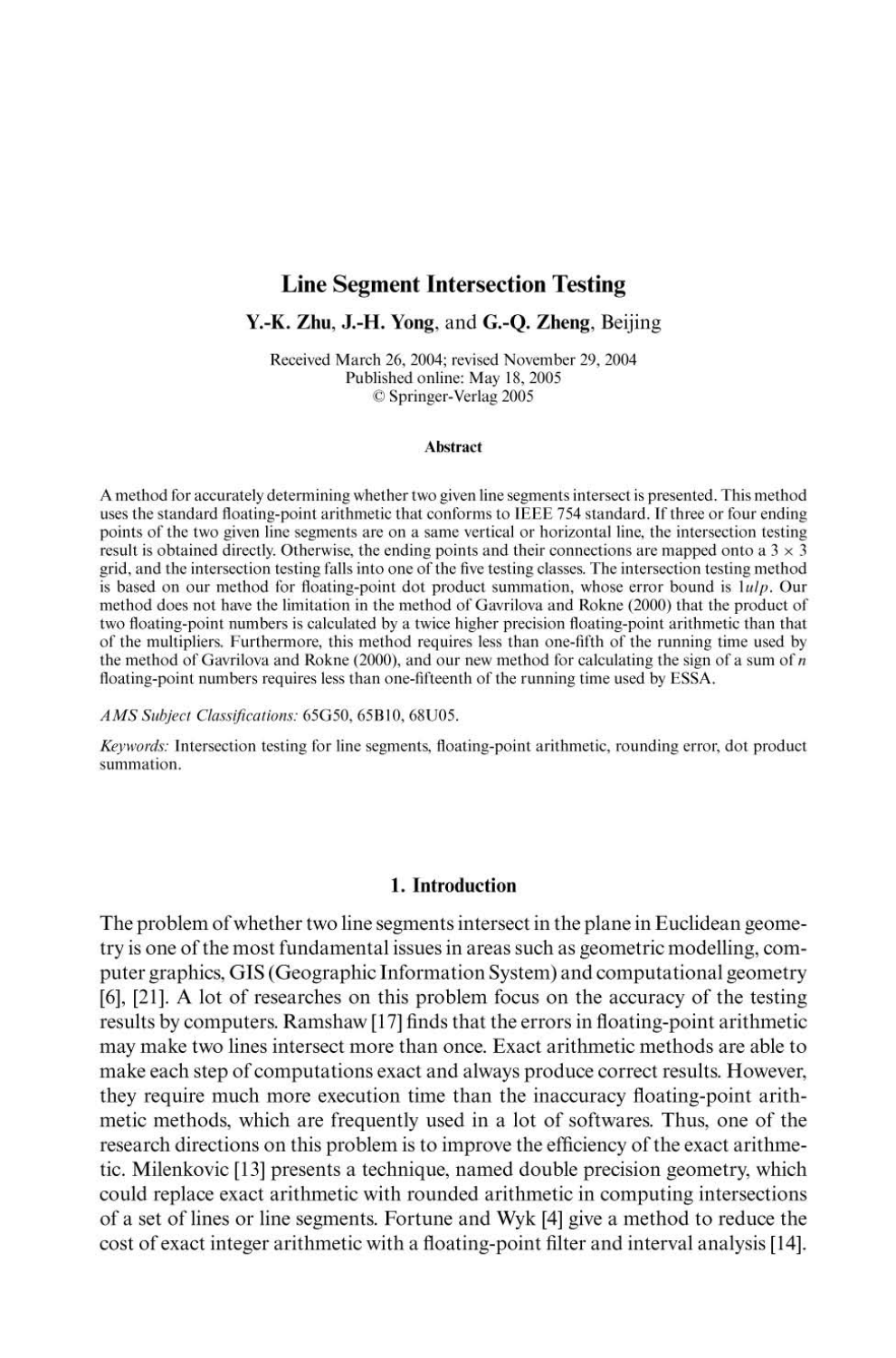Later, they [5] provide another method, named static-analysis techniques, to reduce the cost of exact integer arithmetic.

Another research direction is to investigate how to reduce the error when using fixedlength floating-point arithmetic. Priest [15] presents algorithms to compensate errors in the floating-point operations and applies them to computing the intersection of a line and a line segment. This method is reliable, but in some cases the time cost is very expensive. Recently, Gavrilova and Rokne [6] give a method that converts the problem of line segment intersection testing into calculating signs of several dot product summations. If those signs could be computed exactly, then the testing result is reliable. In their method, signs are obtained by ESSA (Exact Sign of Sum Algorithm) [18] method, which can exactly calculate the sign of a sum of *n* floating-point numbers. When the coordinates of the ending points are given with single precision floating-point numbers, their method uses a double precision floating-point number to exactly calculate the product of two single precision numbers. However, the double precision is the highest precision floating-point arithmetic available in typical computer languages. In other words, when coordinates are represented with double floating-point numbers, a new floating-point type, which has twice higher precision than the double floating-point type, has to be created to compute the products.

Our method falls into the second research direction. A line segment that degenerates into a point is not considered in this paper. If two line segments share a common ending point, or more than two ending points are on the same vertical or horizontal line, then the intersection testing is processed separately. Otherwise, the ending points of two give line segments are mapped onto a  $3 \times 3$  grid, which falls into one of the five testing classes. The intersection testing results of the first two testing classes can be obtained immediately, and in other testing classes the intersection testing is converted into calculating floating-point dot product summations. Our method for dot product summation uses the floating-point arithmetic which conforms to IEEE 754 standard [2]. The addition and multiplication operations in our dot product summation algorithm are exactly performed by computing the exact error for either operation. Then, the final result of dot product summation is obtained by our floating-point summation method.

The paper is organized as follows. In Sect. 2, our method for dot product summation is presented with error analysis. The method for deciding whether two line segments intersect is described in Sect. 3. Some comparisons are made in Sect. 4. Conclusions are drawn in Sect. 5.

## **2. Dot Product Summation**

Our method for line segment intersection testing is based on dot product summation. The method for dot product summation is introduced in this section. It calculates

$$
s = \sum_{i=1}^{n} a_i \cdot b_i, \quad i = 1, 2, ..., n,
$$
 (1)

where each  $a_i$  or  $b_i$  is a floating-point number. There are two fundamental operations, addition and multiplication, in Eq. (1). In floating-point addition, when exponents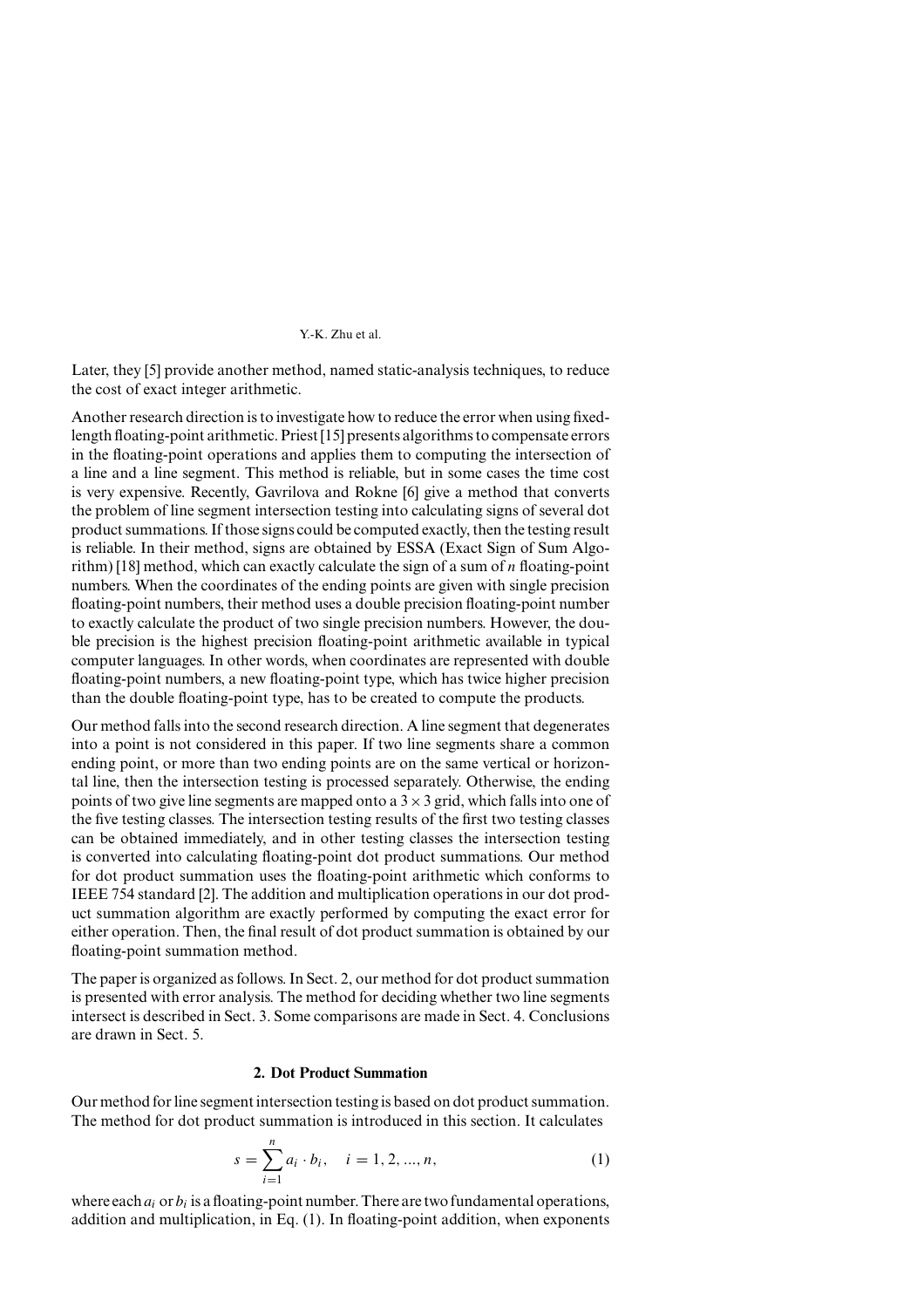of two summands are not equal, the number, whose exponent is smaller, will right shift the mantissa to make its exponent increase until two exponents are equal, and then add them. If the bits discarded by right shifting have at least one significant digit, the error occurs. In floating-point multiplication, some significant digits of the product may be discarded because of the length limit of the floating-point number. In order to make the result as accurate as possible, we must guarantee the accuracy of these two basic operations.

In this paper, only fixed-length floating-point arithmetic is considered. And we use *β* to represent the base (sometimes called the radix), use *t* to represent the precision, and use the  $fl(a \circ b)$  (where  $\circ \in \{+, -, \cdot, / \}$ ) to represent the floating-point arithmetic. So a way of expressing the floating-point number *d* is

$$
d = \pm 0.d_1d_2\ldots d_t \times \beta^e,\tag{2}
$$

where each  $d_i$  is an integer and satisfies  $0 \leq d_i \leq \beta - 1$ , and  $d_1 \neq 0$  for normalized numbers. The algorithms are often implemented on a machine using single (named *f loat*,  $t = 24$ ,  $\beta = 2$ ) or double (named *double*,  $t = 53$ ,  $\beta = 2$ ) precision floatingpoint arithmetic, which conforms to IEEE 754 standard [2], so only the case that  $\beta = 2$  and  $t \ge 3$  is considered in this paper. Additionally, floating-point overflow and underflow are not taken into account.

Knuth [10] proves that when  $\beta = 2$  the error of floating-point addition  $fl(a + b)$  $(|a| \ge |b|)$ , can be exactly obtained by  $e = fl(f l(a - s) + b)$ , where  $s = fl(a + b)$ . According to his conclusion, we obtain the exact addition algorithm as follows:

|         | <b>Algorithm 1:</b> Exact addition.                 |
|---------|-----------------------------------------------------|
| Input:  | two floating-point numbers, a and $b (\beta = 2)$ . |
| Output: | the sum s and the error e, where $s + e = a + b$ .  |

1.  $s = fl(a + b)$ ; 2. If  $(EXP(a) < EXP(b)$ , then  $e = fl(fl(b - s) + a)$ ; 3. Otherwise  $e = fl(f l (a - s) + b);$ 4. END.

In Algorithm 1,  $EXP(x)$  represents the exponent of the floating-point number *x*. And, we have

$$
EXP(s) \geq EXP(e) + t,\tag{3}
$$

according to the algorithm.

As the addition of two floating-point numbers can be represented by a sum and an error, the multiplication between two floating-point numbers also has such a property, which means that the exact value of the product of two floating-point numbers can be represented by a sum of two floating-point numbers [12]. Priest [15] introduces a compound representation for floating-point numbers, called expansions, to reduce the rounding error and compute an accurate error. But this method is designed for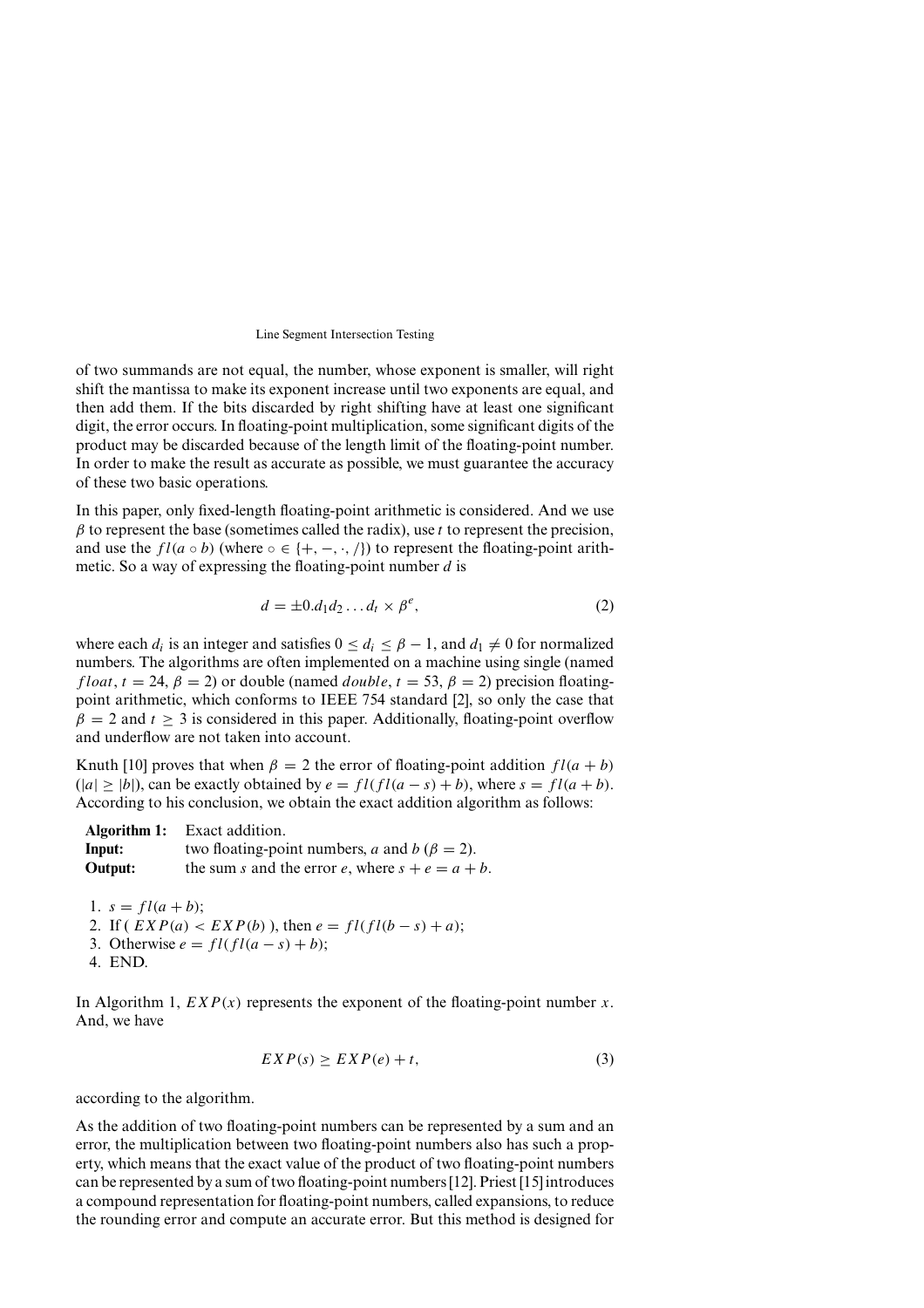arbitrary floating-point arithmetic, which makes the algorithm complicated. Our method only considers the case  $\beta = 2$ , and is based on the following theorems.

**Theorem 1:** *Assume that*  $t \geq 3$ *. When t is even, the exact value of the product of two floating-point numbers can be expressed by a sum of four partial products:*

$$
a \cdot b = (a_1 + a_2) \cdot (b_1 + b_2)
$$
  
=  $a_1 \cdot b_1 + a_1 \cdot b_2 + a_2 \cdot b_1 + a_2 \cdot b_2$   
=  $f l(a_1 \cdot b_1) + f l(a_1 \cdot b_2) + f l(a_2 \cdot b_1) + f l(a_2 \cdot b_2)$ ,

*where each of the mantissas of <sup>a</sup> and <sup>b</sup> is evenly divided into two parts: <sup>a</sup>*<sup>1</sup> *has the first <sup>t</sup>*  $\frac{1}{2}$  *digits of a, a*<sub>2</sub> = *a* − *a*<sub>1</sub>*; and b*<sub>1</sub> *has the first*  $\frac{1}{2}$  *digits of b, b*<sub>2</sub> = *b* − *b*<sub>1</sub>*.* 

*When t is odd, the exact value of the product of two floating-point numbers can be expressed by a sum of five partial products:*

$$
a \cdot b = (a_1 + a_2) \cdot (b_1 + b_2)
$$
  
=  $a_1 \cdot b_1 + a_1 \cdot b_2 + a_2 \cdot b_1 + a_2 \cdot b_2$   
=  $a_1 \cdot b_1 + a_1 \cdot b_2 + a_2 \cdot b_1 + (a_3 + a_4) \cdot b_2$   
=  $f l(a_1 \cdot b_1) + f l(a_1 \cdot b_2) + f l(a_2 \cdot b_1) + f l(a_3 \cdot b_2) + f l(a_4 \cdot b_2),$ 

*where*  $a_1$  *has the first*  $\frac{t-1}{2}$  *digits of*  $a$ *,*  $a_2 = a - a_1$ *; and*  $b_1$  *has the first*  $\frac{t-1}{2}$  *digits of*  $b$ *,*  $b_2 = b - b_1$ *. What is more, the mantissa of*  $a_2$  *is divided into two parts again:*  $a_3$  *has the first*  $\frac{t-1}{2}$  *digits of*  $a_2$ *; and*  $a_4 = a_2 - a_3$ *.* 

*Proof:* When *t* is even, since  $a_1$ ,  $a_2$ ,  $b_1$ , and  $b_2$  all have at most  $\frac{t}{2}$  significant digits, the product of every two of them has at most  $\frac{t}{2} + \frac{t}{2} = t$  significant digits. Thus, we have  $a_1 \cdot b_1 = fl(a_1 \cdot b_1), a_1 \cdot b_2 = fl(a_1 \cdot b_2), a_2 \cdot b_1 = fl(a_2 \cdot b_1),$  and  $a_2 \cdot b_2 = fl(a_2 \cdot b_2).$ 

When *t* is odd, the mantissa cannot be divided evenly. For example, according to IEEE754 [2], the double precision floating-point type,  $double$ , has  $t = 53$ . In such a case, the mantissa is divided into two components,  $\frac{t-1}{2}$  and  $\frac{t+1}{2}$ . Thus, the product of the components, both having  $\frac{t+1}{2}$  bits of significant digits, may have  $\frac{t+1}{2} + \frac{t+1}{2} = t+1$ significant digits, which means the last significant digit will be discarded. So,  $a_2$  is divided again into *a*<sub>3</sub> and *a*<sub>4</sub>, where *a*<sub>3</sub> has the first  $\frac{t-1}{2}$  digits of *a*<sub>2</sub>, and *a*<sub>4</sub> = *a*<sub>2</sub> − *a*<sub>3</sub>. Clearly, *a*<sub>4</sub> has at most 1 significant digit. Because *a*<sub>1</sub> ·*b*<sub>1</sub> has at most  $\frac{t-1}{2} + \frac{t-1}{2} = t-1$ significant digits,  $a_2 \cdot b_1$  and  $a_1 \cdot b_2$  have at most  $\frac{t-1}{2} + \frac{t+1}{2} = t$  significant digits,  $a_3 \cdot b_2$  has at most  $\frac{t-1}{2} + \frac{t+1}{2} = t$  significant digits, and  $a_4 \cdot b_2$  has at most  $1 + \frac{t+1}{2} \le t$ (when  $t \ge 3$ ) significant digits, we have  $a_1 \cdot b_1 = fl(a_1 \cdot b_1)$ ,  $a_1 \cdot b_2 = fl(a_1 \cdot b_2)$ ,  $a_2 \cdot b_1 = fl(a_2 \cdot b_1), a_3 \cdot b_2 = fl(a_3 \cdot b_2), \text{ and } a_4 \cdot b_2 = fl(a_4 \cdot b_2).$ 

According to Theorem 1, the floating-point multiplication between two numbers is converted into a summation of four or five floating-point numbers, when  $t \geq 3$ . Then, with Algorithm 1, we obtain the exact multiplication algorithm.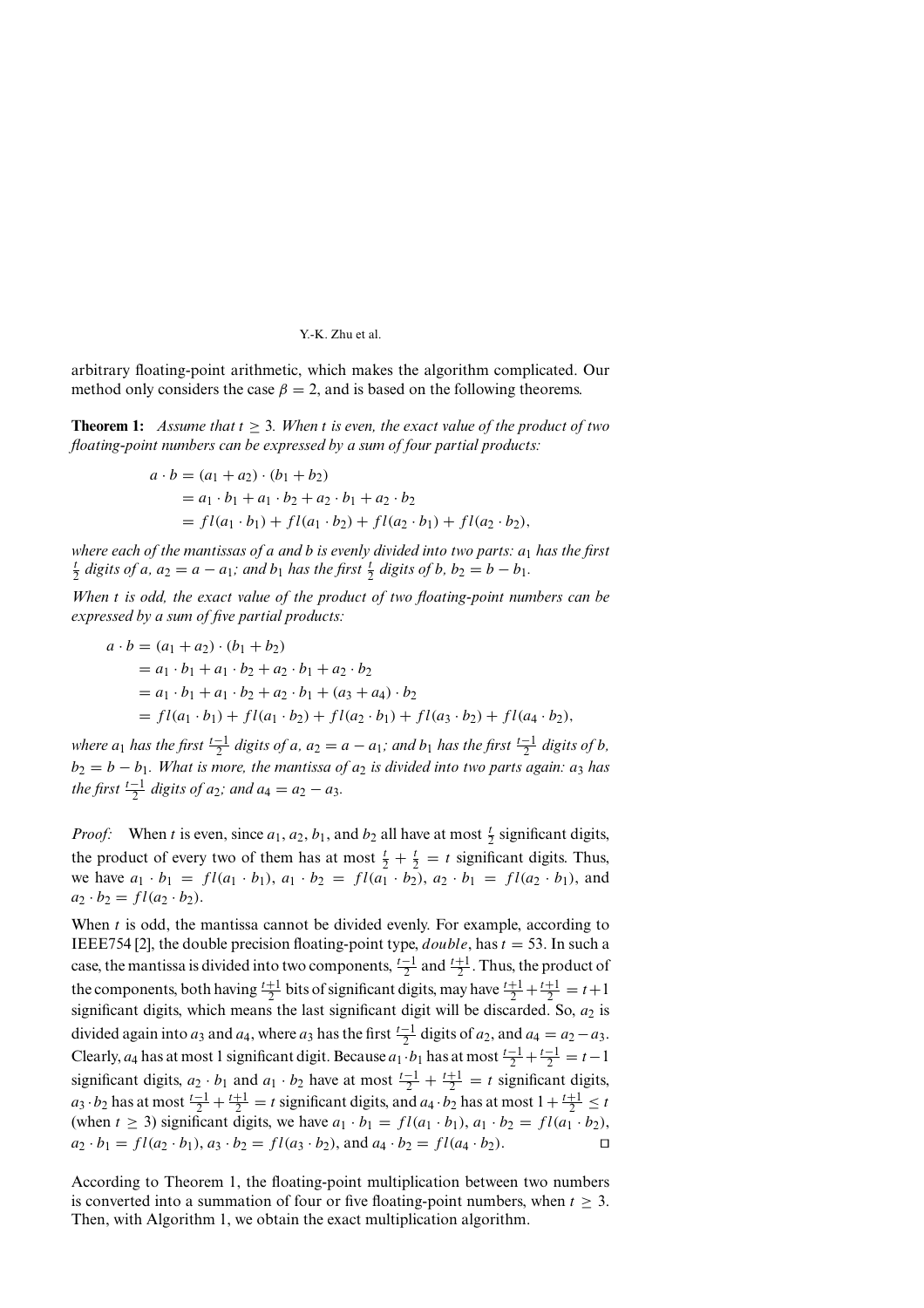| <b>Algorithm 2:</b> | Exact multiplication. |
|---------------------|-----------------------|
|---------------------|-----------------------|

**Input:** two floating-point numbers, *a* and *b*.

**Output:** the product *p* and the error *q*, where  $a \cdot b = p + q$ .

- 1. Let  $a_1 = a$ , and clear the last  $\lceil t/2 \rceil$  digits of the mantissa of  $a_1$ . Namely, set them zero;
- 2. Let  $b_1 = b$ , and clear the last  $\lceil t/2 \rceil$  digits of the mantissa of  $b_1$ ;
- 3.  $a_2 = fl(a a_1), \quad b_2 = fl(b b_1);$
- 4.  $p_1 = fl(a_1 \cdot b_1), \quad p_2 = fl(a_1 \cdot b_2), \quad p_3 = fl(a_2 \cdot b_1), \quad p_4 = fl(a_2 \cdot b_2),$  $p_5 = 0.0$ ;
- 5. If *t* is odd, and both the  $\frac{t+1}{2}$ -th digit of *a*<sub>2</sub>'s mantissa and that of *b*<sub>2</sub>'s are 1, then
	- (a) Let  $a_3 = a_2$ , and clear the  $\frac{t+1}{2}$ -th digit of  $a_3$ ;
	- (b)  $a_4 = fl(a_2 a_3);$
	- (c)  $p_4 = fl(a_3 \cdot b_2), \quad p_5 = fl(a_4 \cdot b_2);$
	- (d) Call Algorithm 1 to add  $p_4$ ,  $p_5$ , and return the sum using  $p_4$  and the error using *p*<sub>5</sub>;
- 6. Call Algorithm 1 to add  $p_2$ ,  $p_3$ , and return the sum using  $p_2$  and the error using  $p_3$ ;
- 7. Call Algorithm 1 to add  $p_3$ ,  $p_4$ , and return the sum using  $p_3$  and the error using *p*4;
- 8. Call Algorithm 1 to add  $p_2$ ,  $p_3$ , and return the sum using  $p_2$  and the error using  $p_3$ ;
- 9. Call Algorithm 1 to add  $p_1$ ,  $p_2$ , and return the sum using p and the error using *p*2;
- 10.  $q = fl(f l (p_2 + p_3) + fl (p_4 + p_5))$ ;
- 11. END.

Each variable in Algorithm 2 has the same type as *a* or *b*, and each step before Step 10 does not discard any significant digit. Thus the accuracy of Algorithm 2 depends on Step 10, namely whether the sum of *p*2, *p*3, *p*<sup>4</sup> and *p*<sup>5</sup> can be represented by only one floating-point number, *q*.

## **Theorem 2:** *The outputs of Algorithm 2, p and q, satisfy*  $a \cdot b = p + q$ .

*Proof:* Without loss of generality, we assume  $a > 0$  and  $b > 0$ . When t is even, the condition in Step 5 cannot be satisfied, namely  $p_5 = 0$ . According to Theorem 1, we have  $p_1 = fl(a_1 \cdot b_1) = a_1 \cdot b_1$ ,  $p_2 = fl(a_1 \cdot b_2) = a_1 \cdot b_2$ ,  $p_3 = fl(a_2 \cdot b_1) = a_2 \cdot b_1$ , and  $p_4 = fl(a_2 \cdot b_2) = a_2 \cdot b_2$  after Step 4. If both  $p_2$  and  $p_3$  are zero, then we have  $q = 0$ , whence the theorem is proved. Otherwise, after Steps 6 and 7, we have  $EXP(p_3) \geq EXP(p_4) + t$  according to Inequation (3). If *a* or *b* or both are not normalized numbers, then  $a_1 \cdot b_1$  may equal to 0. So if  $a_1 \cdot b_1 = 0$ , then after Step 8, we have  $p_1 = 0$ , and  $EXP(p_2) \geq EXP(p_3) + t$  and  $EXP(p_3) \geq EXP(p_4) + t$ . Otherwise if  $a_1 \cdot b_1 \neq 0$ , then after Step 8, so we obtain  $EXP(p_1) \geq EXP(p_2)$ , and  $EXP(p_2) \geq EXP(p_3) + t$  and  $EXP(p_3) \geq EXP(p_4) + t$ . Thus, after Step 9 the product of *a* and *b* can be obtained with *p*. Since the exact value of the product of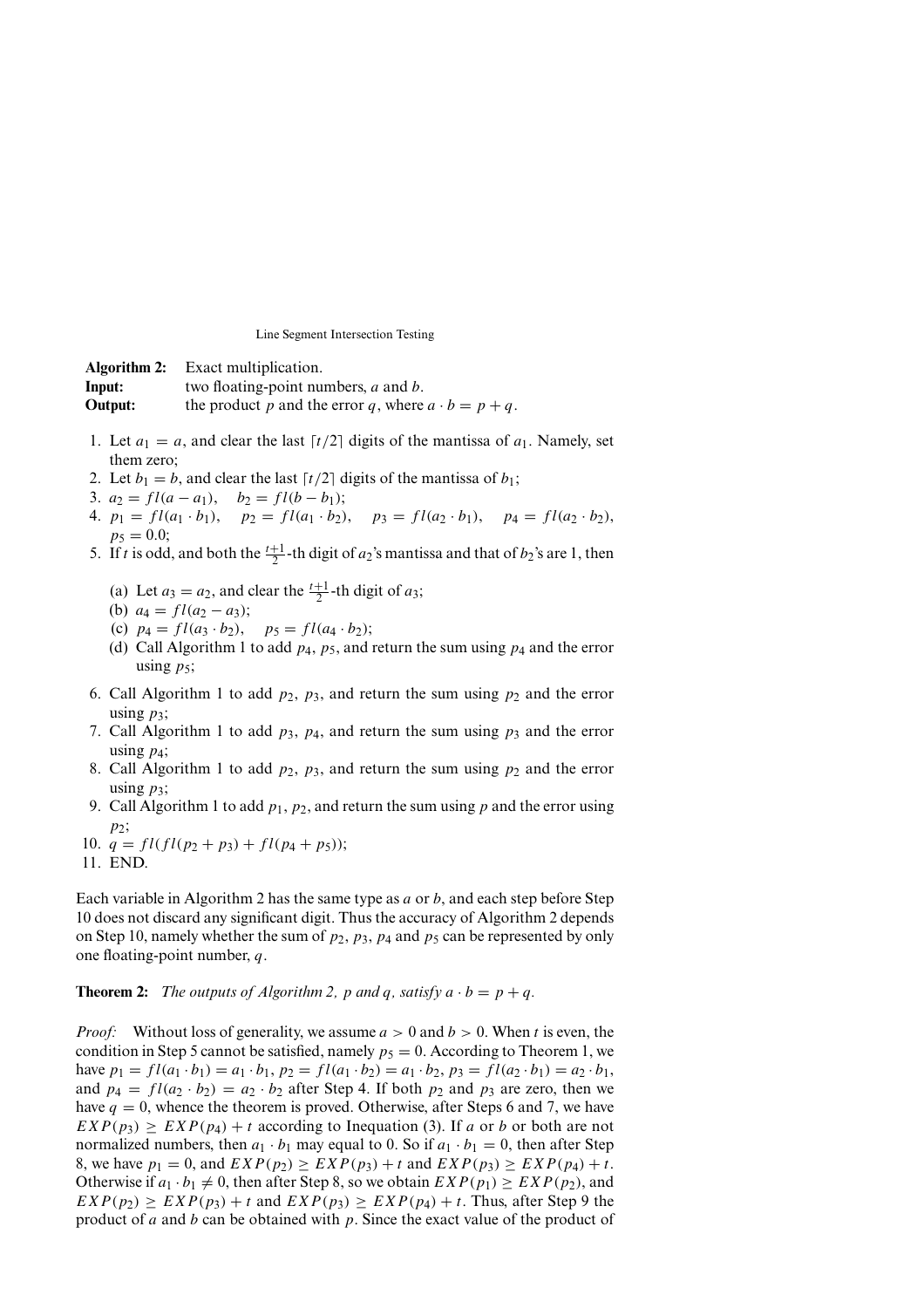two floating-point numbers can be represented by a sum of two floating-point numbers,  $p_2 + p_3 + p_4 + p_5$  can be represented by one floating-point number. Therefore, no significant digit is discarded in the algorithm, which means the algorithm is exact when *t* is even.

When *t* is odd and the condition in Step 5 is satisfied,  $a_2 \cdot b_2$  may be unequal to  $fl(a_2 \cdot b_2)$ . Here, the condition that "both the  $\frac{t+1}{2}$ -th digit of  $a_2$ 's mantissa and that of *b*<sub>2</sub>'s are 1" in Step 5 is to exclude the case that the digit which may be discarded by  $f l(a_2 \cdot b_2)$  is 0. For the result is always exact when a zero is discarded. It is possible that two numbers both having  $\frac{t+1}{2}$  significant digits have a *t*-digit product, namely no significant digit is discarded. So even when the condition in Step 5 is satisfied, we also have  $fl(a_2 \cdot b_2) = a_2 \cdot b_2$ , which means the division of  $a_2$  is redundant. But this redundancy does not produce any error. After Step 5(d) is done, we have  $EXP(p_4) \geq EXP(p_5) + t$ . Similar to the case that *t* is even, we have that the product of *a* and *b* can be obtained with *p*, and the sum of  $p_2$ ,  $p_3$ ,  $p_4$  and  $p_5$  can be represented by one floating-point number. Therefore, Algorithm 2 provides an exact multiplication.

So, Eq. (1) can be calculated by

$$
\sum_{i=1}^{n} a_i \cdot b_i = \sum_{i=1}^{n} p_i + \sum_{i=1}^{n} q_i,
$$
 (4)

where  $p_i$  and  $q_i$  are obtained by multiplying  $a_i$  and  $b_i$  using Algorithm 2. Thus, the problem is converted to floating-point summation, which is to sum up all the *pi* and *qi* together to obtain the result.

Many people [1], [3], [7], [9], [11], [16], [23] have devoted to studying floating-point summation. The method [3] is based a special assumption that it exists several extra precise floating-point accumulators, which is higher than the register used to save summands. However, in practice, there is no particular accumulator in computer when we use the highest precision type of floating-point number. Other methods can reduce the rounding error in some extent, and can perform well in some special cases, but most of them have an error bound that depends on *n*, where *n* is the number of summands. The method [23] has presented an algorithm, which iteratively distills the summands without discarding any significant digit until the partial sums cannot change the whole sum. The error bound of it is 1*ulp* (unit in last place [8]), independent of *n*, which has been proved in that paper. So we can use it here for summing all the  $p_i$  and  $q_i$  in Eq. (4). However, the error of product,  $q_i$ , is small relative to  $p_i$ , and can be put aside while the algorithm runs in the first loop of distillation. The complete algorithm for floating-point dot product summation is given as follows:

**Algorithm 3:** Dot product summation. **Input:** 2*n* floating-point numbers,  $a_1, a_2, \ldots, a_n$  and  $b_1, b_2, \ldots, b_n$ . **Output:** The result *s*, i.e. the floating-point value of  $\sum_{i=1}^{n} a_i \cdot b_i$ .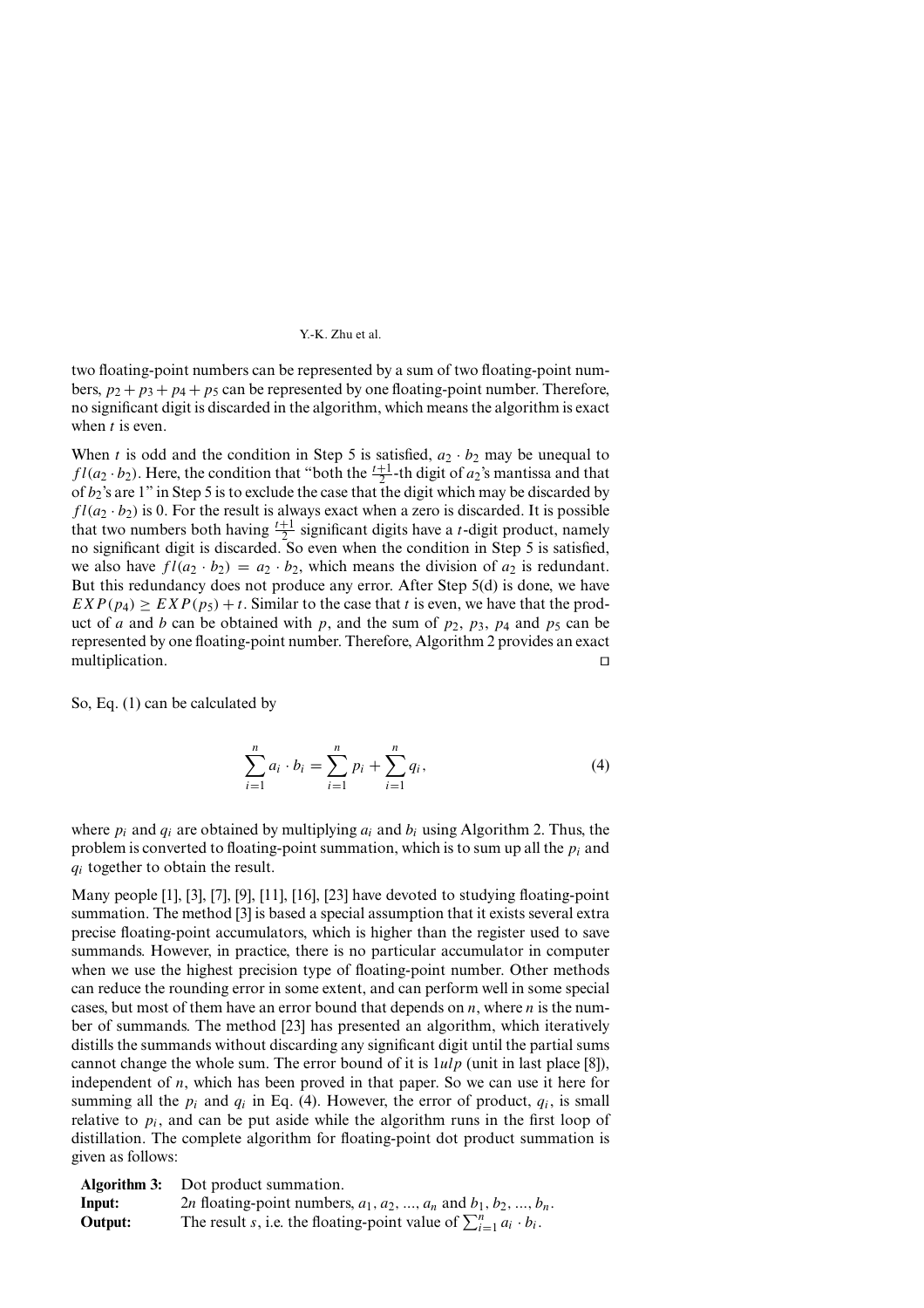- 1. Initialize three empty sets,  $P, N$ , and  $Q$ , where P records positive numbers, N records negative numbers, and  $Q$  records  $q_i$  in Eq. (4);
- 2. For  $i = 1$  to *n* 
	- (a) Call Algorithm 2 to multiple  $a_i$  and  $b_i$ , and return the product using  $p_i$ and the error using *qi*;
	- (b) if  $p_i > 0$ , then put  $p_i$  into P. Otherwise if  $p_i < 0$ , then put  $p_i$  into N;
	- (c) if  $q_i \neq 0$ , then put  $q_i$  into  $Q$ ;
- 3. Let  $s = 0$ ,  $e_1 = 0$ ,  $e_2 = 0$ , and  $flagFirst = 1$ ;
- 4. If  $e_1 \neq 0$ , then put  $e_1$  into the end of P or N depending on its sign;
- 5. If  $e_2 \neq 0$ , then put  $e_2$  into the end of P or N depending on its sign;
- 6. Let  $n_1$  = the size of  $P$ , and  $s_+ = 0$ ;
- 7. For  $i = 1$  to  $n_1$ 
	- (a) Remove the head number of P, say *a*, and let  $b = s_+$ ;
	- (b) Call Algorithm 1 to add *a* and *b*, and return the sum using *s*+ and the error using *e*. If  $e \neq 0$ , then redistribute *e* to the end of P or N depending on its sign;
- 8. Call Algorithm 1 to add *s* and *s*+, and return the sum using *s* and the error using *e*1;
- 9. Let  $n_2$  = the size of N, and  $s_$  = 0;

10. For  $i = 1$  to *n*<sub>2</sub>

- (a) Remove the head number of N, say a, and let  $b = s_$ ;
- (b) Call Algorithm 1 to add *a* and *b*, and return the sum using *s*− and the error using *e*. If  $e \neq 0$ , then redistribute *e* to the end of P or N depending on its sign;
- 11. Call Algorithm 1 to add *s* and *s*−, and return the sum using *s* and the error using  $e_2$ ;
- 12. If  $flagFirst \neq 0$ , then
	- (a) Put all the numbers in Q into P or N according to their signs, and then let  $flag First = 0;$
	- (b) Go to Step 4;
- 13.  $\hat{s} = 2^{\max} ((EXP(s_{+}), EXP(s_{-})) t \cdot \max(n_{+}, n_{-});$
- 14. If  $fl(s + \hat{s}) \neq s$ , then go to Step 4;
- 15.  $s = fl(s + fl(e_1 + e_2));$
- 16. END.

Before Step 15, Algorithm 3 does not discard any significant digit since the addition and multiplication are exact, and all the errors are saved in sets  $P$  and  $N$ . So the error of the whole algorithm, say  $e_0$ , is produced only at Step 15. After Step 15 has been performed,  $e_0$  is composed of the sum of remaining numbers in the sets  $P$  and  $N$ , and the error occurred in Step 15. According to the Inequation (3), the value of  $\hat{s}$  in Step 13 is the upper bound of the sum of the remaining numbers in the sets  $P$  and  $N$ . When the condition in Step 14 has been satisfied, the value of  $\hat{s}$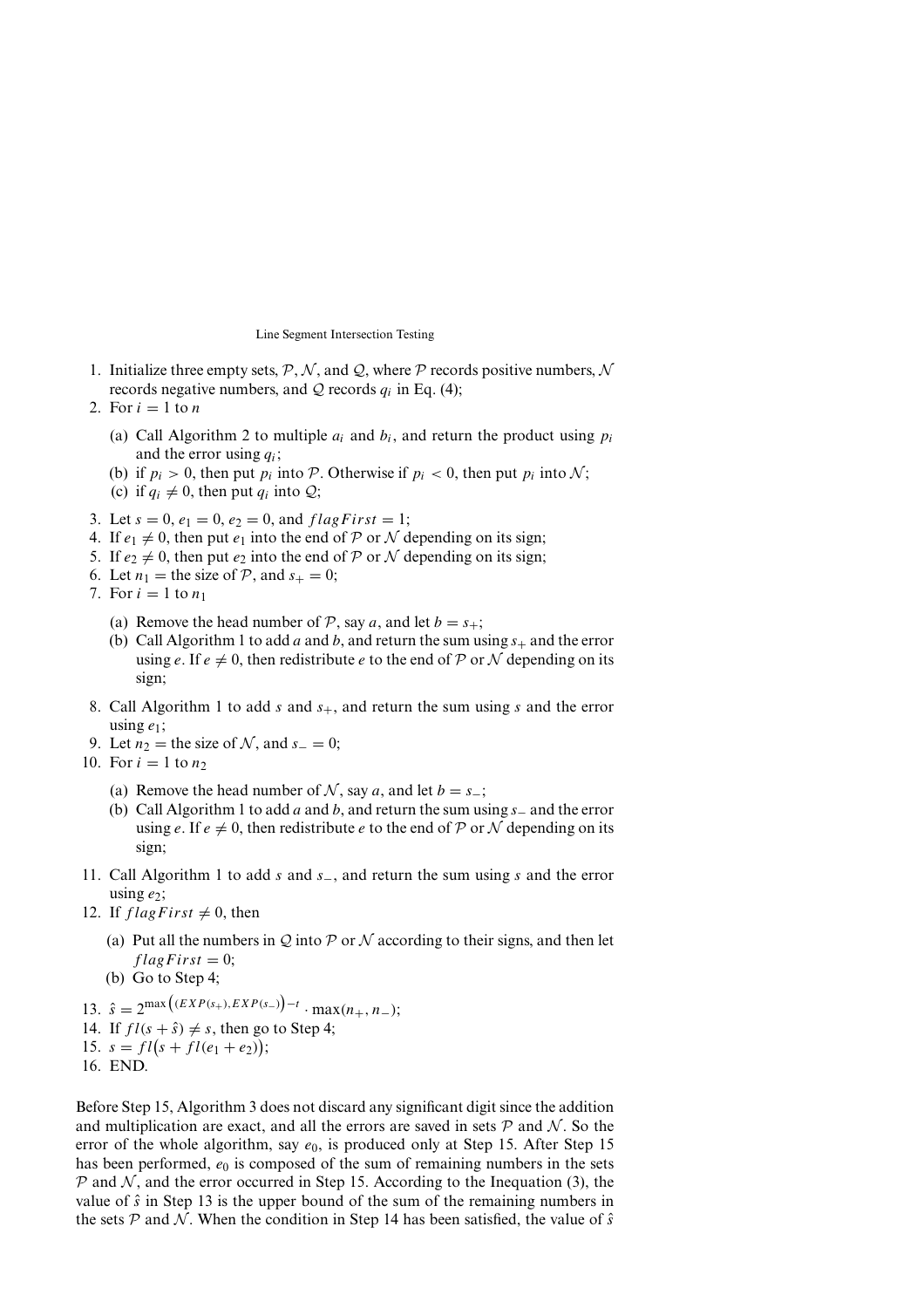#### Y.-K. Zhu et al.

is too small to change the whole sum *s*. Thus, we have  $|s - \hat{s}| \leq 0.5u/p$ . Because  $EXP(s) \ge EXP(e_1) + t$  and  $EXP(s) \ge EXP(e_2) + t$ , we have the error bound of  $fl(s + fl(e_1 + e_2))$  is also 0.5*ulp*. Therefore, the whole error bound of Algorithm 3 is  $e_0 = 0.5 + 0.5 = 1 (ulp)$ .

Based on the floating-point dot product summation algorithm above, we gives our method for line segment intersection testing in the next section.

### **3. Intersection Testing**

A clear definition of the line segment intersection test is: two line segments  $\overline{a_1 a_2}$ and  $\overline{\mathbf{b}_1 \mathbf{b}_2}$  in  $\mathbb{R}^2$  are given by ending points:  $\mathbf{a}_1(a_{1x}, a_{1y})$ ,  $\mathbf{a}_2(a_{2x}, a_{2y})$ ,  $\mathbf{b}_1(b_{1x}, b_{1y})$ , and  $\mathbf{b}_2(b_{2x}, b_{2y})$ , then the test is to determine whether  $\overline{\mathbf{a}_1 \mathbf{a}_2}$  and  $\overline{\mathbf{b}_1 \mathbf{b}_2}$  intersect. Three testing results are: two line segments intersect at an ending point; intersect but not at an ending point; and do not intersect. Above all, we assume that every line segment does not degenerate into a point, and two given line segments do not share the same ending point.

When any two ending points of two given line segments are not on the same vertical or horizontal line, each ending point can be mapped onto a  $3 \times 3$  grid according to the new grid coordinates  $(i, j)$ , where  $i$  means the  $x$ -coordinate of this ending point is the *i*-th smallest number of the *x*-coordinates of all ending points, *j* means the *y*-coordinate of this ending point is the *j* -th smallest number of the *y*-coordinates of all ending points, and the grid coordinates are defined as Fig. 1. Thus, there is only one point on each vertical line or horizontal line in a grid. Then, we redefine these four ending points as  $\mathbf{p}_1$ ,  $\mathbf{p}_2$ ,  $\mathbf{p}_3$ , and  $\mathbf{p}_4$  by the ascending order of their *x*-coordinates. For example, four ending points are  $\mathbf{a}_1$   $(a_{1x}, a_{1y})$ ,  $\mathbf{a}_2$   $(a_{2x}, a_{2y})$ ,  $\mathbf{b}_1$   $(b_{1x}, b_{1y})$ , and  $\mathbf{b}_2$  ( $b_{2x}, b_{2y}$ ). If  $b_{2x} < a_{1x} < a_{2x} < b_{1x}$  and  $a_{2y} < b_{2y} < a_{1y} < b_{1y}$ , then the grid coordinates of  $\mathbf{a}_1$  is (2,3), that of  $\mathbf{a}_2$  is (3,1), that of  $\mathbf{b}_1$  is (4,4), and that of  $\mathbf{b}_2$  is (1,2), according to the ordering of their coordinates. And  $\mathbf{a}_1$ ,  $\mathbf{a}_2$ ,  $\mathbf{b}_1$ , and  $\mathbf{b}_2$ are redefined as **p**2, **p**3, **p**4, and **p**<sup>1</sup> respectively. This example can be represented as Fig. 2(5). Another example is if  $b_{2x} < a_{1x} < a_{2x} < b_{1x}$  and  $a_{2y} < a_{1y} < b_{2y} < b_{1y}$ , then it corresponds to Fig. 2(6). Thus, all the cases of sorting results of four ending points can be represented by  $4! = 24$  grids as shown in Fig. 2, where the first six grids are marked with the tags  $(\mathbf{p}_1, \mathbf{p}_2, \mathbf{p}_3, \text{ and } \mathbf{p}_4)$  of ending points and others are omitted.



**Fig. 1.** Grid coordinates system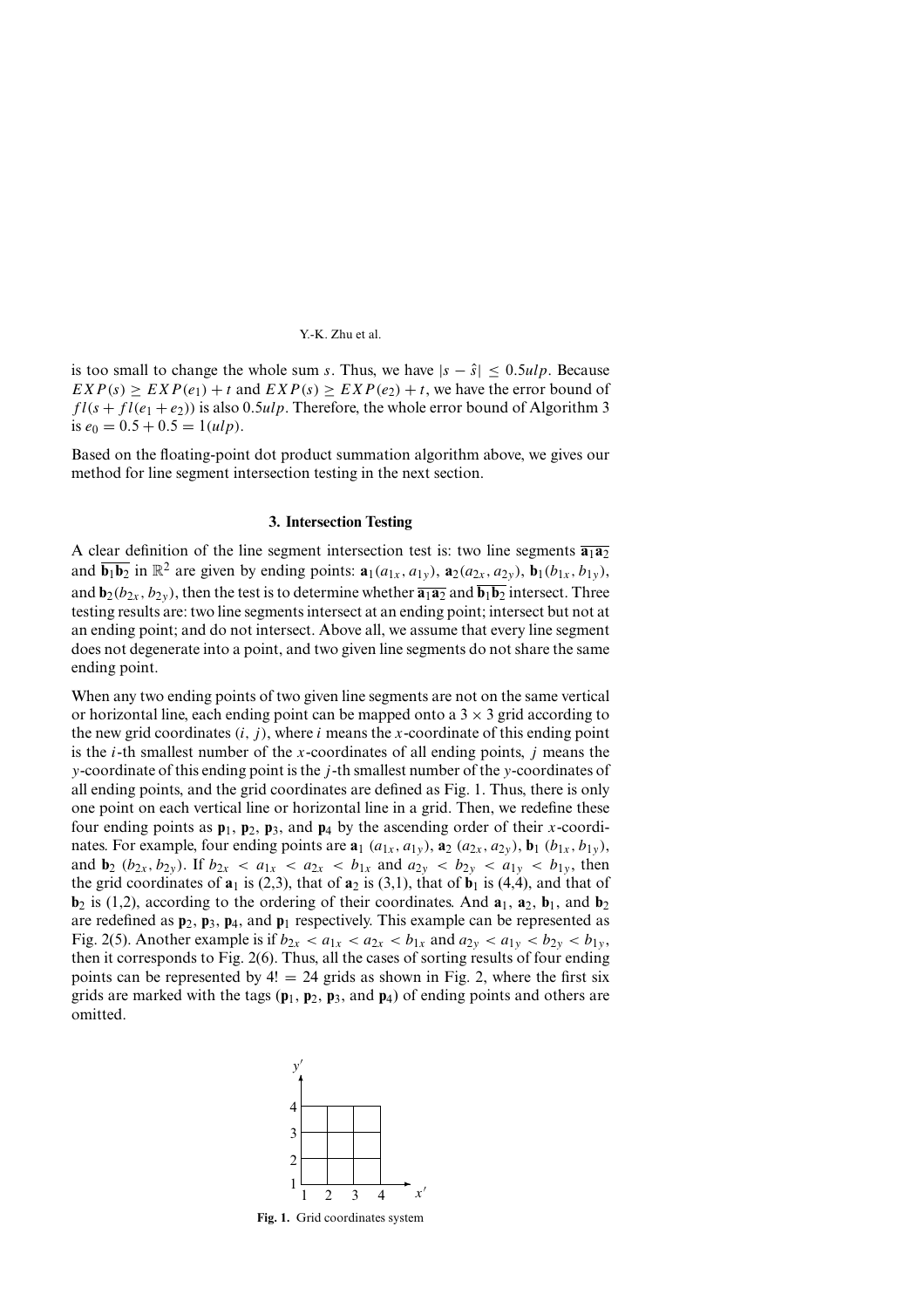#### Line Segment Intersection Testing



**Fig. 2.** Mapping four ending points on a  $3 \times 3$  grid

In Fig. 2, each grid corresponds to a unique 4-digit number,  $n_1 n_2 n_3 n_4$ , which makes points  $\mathbf{p}_{n_1}, \mathbf{p}_{n_2}, \mathbf{p}_{n_3}$  and  $\mathbf{p}_{n_4}$  be arranged in the ascending order of their *y*-coordinates. For example, the *y*-coordinate ordering (ascending) of the grid in Fig. 2(5) is **p**3, **p**1, **p**2, and **p**4. So, Fig. 2(5) corresponds to the number, 3124. Similarly, Fig. 2(6) corresponds to 3214. Thus, each grid in Fig. 2 can be represented by a unique case number  $n_c$ , ranging from 1 to 24, which can be obtained from  $n_1 n_2 n_3 n_4$  by the function:

$$
C(n_1n_2n_3n_4) = 3! \times w_4 + 2! \times w_3 + w_2 + 1,
$$

where  $w_i$  is the number of digits that are smaller than  $i$  on the right side of digit  $i$ in  $n_1 n_2 n_3 n_4$ , for all the  $i = 2, 3, 4$ . For example, when calculating  $C(3124)$ , we have  $w_4 = 0$ ,  $w_3 = 2$ , and  $w_2 = 0$ , so  $C(3124) = 6 \times 0 + 2 \times 2 + 0 + 1 = 5$ . Similarly,  $C(3214) = 6 \times 0 + 2 \times 2 + 1 + 1 = 6$ . All the grids in Fig. 2 are arranged as that the case number  $n_c$  of each grid is just equal to its serial number of the subfigure.

Since every two ending points form a line segments, each grid case in Fig. 2 corresponds to three subcases according to the connections between ending points. Each subcase is represented by the subcase number  $n<sub>s</sub>$ , where  $n<sub>s</sub>$  means that one line segment connects points  $\mathbf{p}_1$  and  $\mathbf{p}_{n+1}$ , and another line segment connects the other two ending points. So,  $n_s = 1$ , 2, and 3 correspond to these three subcases. Therefore, when any two ending points does not on the same vertical or horizontal line, two line segments in the plane can be entirely mapped into  $24 \times 3 = 72$  subcases, and each subcase can be represented by a unique pair,  $(n_c, n_s)$ , where  $n_c = 1, 2, \ldots, 24$ and  $n_s = 1, 2, 3$ .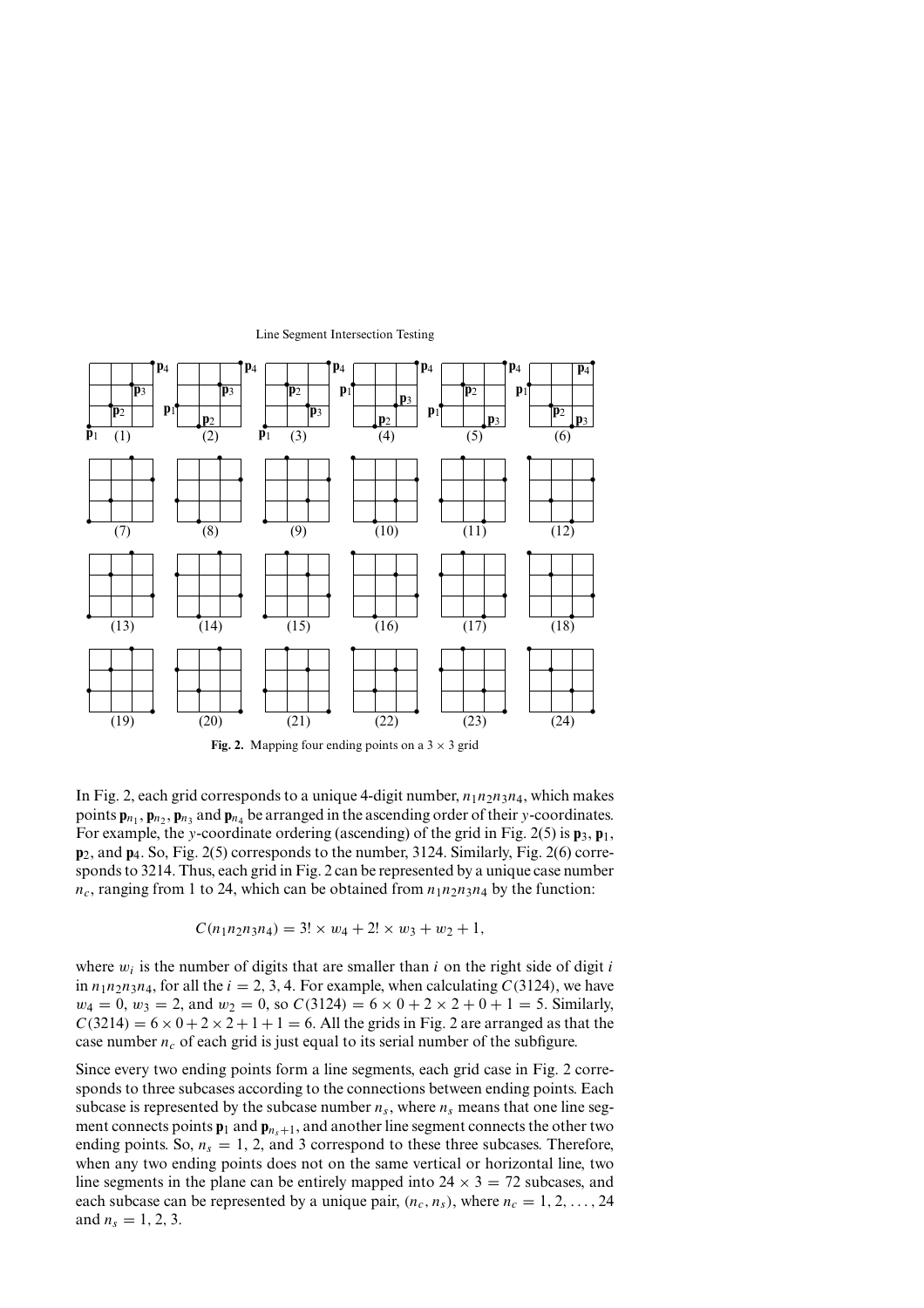Our method for intersection testing is to analyze the position relation between each ending point and the other line segment. If two ending points of either line segment are on the different sides of the other line segment, or one ending point of a line segment is just on the other line segment, then these two segments intersect. Otherwise, they do not intersect each other. The position value of a point to a line segment is used to represent their position relationship, which is defined as follows.

**Definition 1:** *The line passing through the line segment that connects points*  $\mathbf{a}(x_1, y_1)$ *and*  $\mathbf{b}(x_2, y_2)$  *is*  $f(x, y) = 0$ *, where*  $f(x, y) = 0$ 

$$
\begin{cases}\n yx_2 - yx_1 - xy_2 + xy_1 + x_1y_2 - x_2y_1, & \text{when } x_1 < x_2, \\
\text{or when } x_1 = x_2, y_1 > y_2. \\
yx_1 - yx_2 - xy_1 + xy_2 + x_2y_1 - x_1y_2, & \text{when } x_1 > x_2, \\
\text{or when } x_1 = x_2, y_1 < y_2.\n\end{cases}
$$
\n(5)

**Definition 2:** *The position value of a point*  $p(x_p, y_p)$  *to a line segment connecting points*  $\mathbf{a}(x_1, y_1)$  *and*  $\mathbf{b}(x_2, y_2)$  *is defined as* 

$$
PV(\mathbf{p}, \mathbf{a}, \mathbf{b}) = \begin{cases} 1, & \text{when } f(x_p, y_p) > 0; \\ -1, & \text{when } f(x_p, y_p) < 0; \\ 0, & \text{when } f(x_p, y_p) = 0 \text{ and } \mathbf{p}(x_p, y_p) \text{ is NOT on } \mathbf{a} \mathbf{b}; \\ 2, & \text{when } f(x_p, y_p) = 0 \text{ and } \mathbf{p}(x_p, y_p) \text{ is on } \mathbf{a} \mathbf{b}; \end{cases}
$$
(6)

*where f (x, y) is the function of the line passing through* **ab***, according to Definition 1.*

For example, if the given point is on the line segment, then its position value is 2. If the given point is only on the line passing through the line segment but not on the segment, then the position value is 0. Otherwise, the position value of a point to a line segment can be clearly illustrated with Fig. 3.

We find that calculating the position value needs to compute the function *f* , which is a dot product summation. Thus, with Algorithm 3, we obtain the algorithm for calculating the position value of a point to a line segment.



**Fig. 3.** Position values given by Definition 2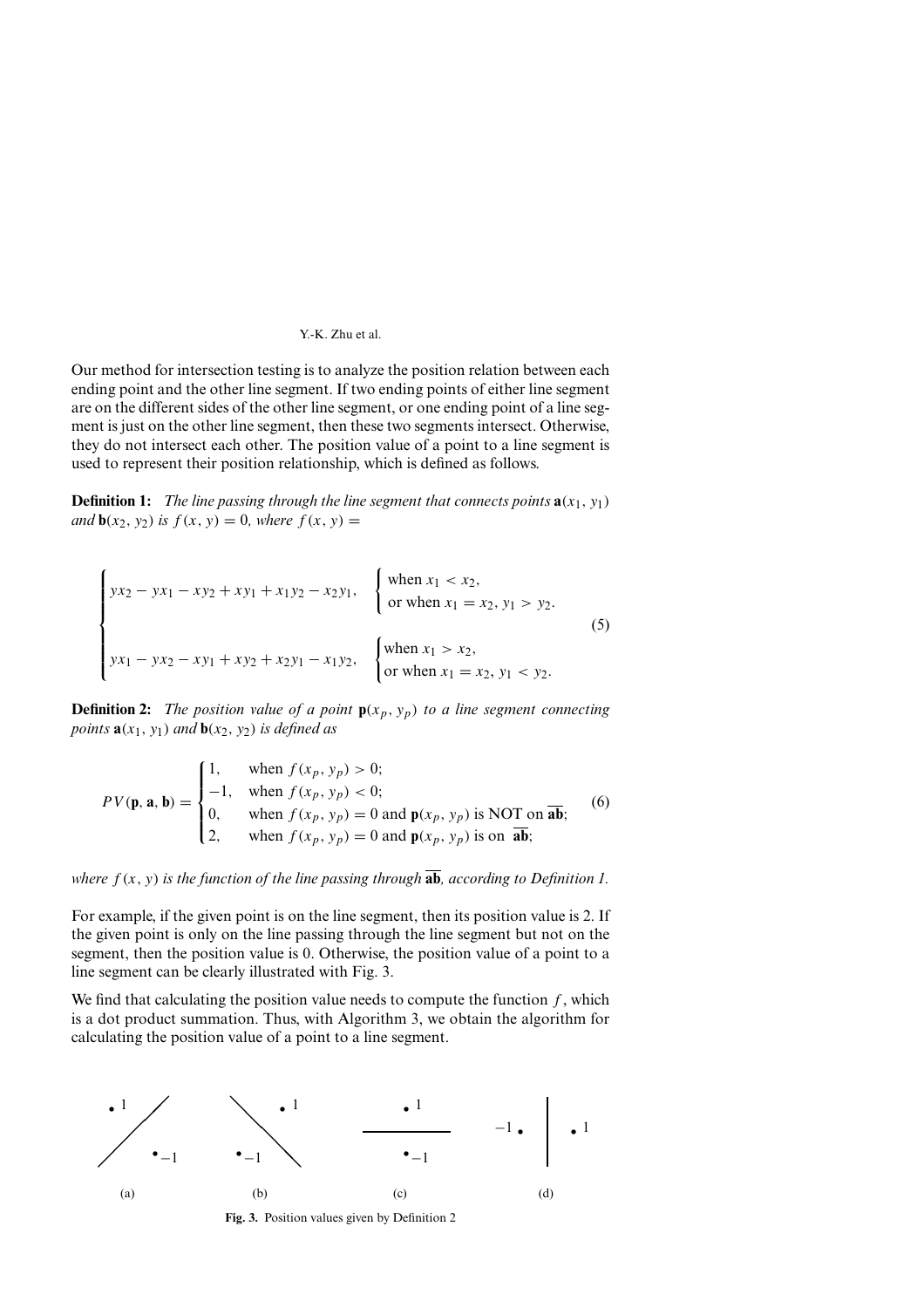| Algorithm 4: | Calculating the position value of a given point to a given line     |
|--------------|---------------------------------------------------------------------|
|              | segment.                                                            |
| Input:       | The given point, $(g_x, g_y)$ , and the given line segment connect- |
|              | ing points $(x_1, y_1)$ , $(x_2, y_2)$ .                            |
| Output:      | The position value, $p_v$ , as Definition 2.                        |
|              |                                                                     |

- 1. Calculate  $f = f(g_x, g_y)$  using Algorithm 3;
- 2. If  $f > 0$ , then  $p_v = 1$ ;
- 3. If  $f < 0$ , then  $p_v = -1$ ;
- 4. If  $f = 0$  and  $x_1 \neq x_2$ , then
	- (a) If  $x_1 < g_x < x_2$  or  $x_1 > g_x > x_2$ , then  $p_v = 2$ ;
	- (b) Otherwise,  $p_v = 0$ ;
- 5. If  $f = 0$  and  $x_1 = x_2$ , then
	- (a) If  $y_1 < g_y < y_2$  or  $y_1 > g_y > y_2$ , then  $p_v = 2$ ;
	- (b) Otherwise,  $p_v = 0$ ;
- 6. END.

All 72 subcases can be classified into five testing classes as follows. In the first two testing classes, intersection testing result can be obtained directly from the grid without further computations. Other three classes need calculating the position values of some points to get the result.

The first testing class is that two line segments do not intersect according to the grid, since two ending points of one line segment are on the same side of the other line segment. Figure 4a is an example of this testing class. We obtain that  $\mathbf{p}_2$  and  $\mathbf{p}_3$ are both above the segment  $\overline{p_1p_4}$ , which guarantees two given line segments do not intersect.

The second testing class is that two line segments intersect, as shown in Fig. 4b. From this figure,  $\mathbf{p}_1$  and  $\mathbf{p}_4$  are on the different sides of segment  $\overline{\mathbf{p}_2\mathbf{p}_3}$ , and  $\mathbf{p}_2$  and  $\mathbf{p}_3$ are also on the different sides of segment  $\overline{p_1p_4}$ . Thus, segments  $\overline{p_1p_4}$  and  $\overline{p_2p_3}$  have an intersection point which is not an ending point.

The third testing class is that the position values of three ending points can be obtained directly from the grid, and obtaining that of the other ending point needs to call Algorithm 4. For example, we can immediately obtain from the Fig. 4(c) that **p**<sub>2</sub> and **p**<sub>4</sub> are on the different sides of  $\overline{p_1p_3}$ , and the position value of **p**<sub>1</sub> to  $\overline{p_2p_4}$  is −1.



**Fig. 4.** Examples of the five testing classes: (**a**) Class 1, subcase (19,3); (**b**) Class 2, subcase (14,3); (**c**) Class 3, subcase (21,2); (**d**) Class 4, subcase (22,3); (**e**) Class 5, subcase (24,2)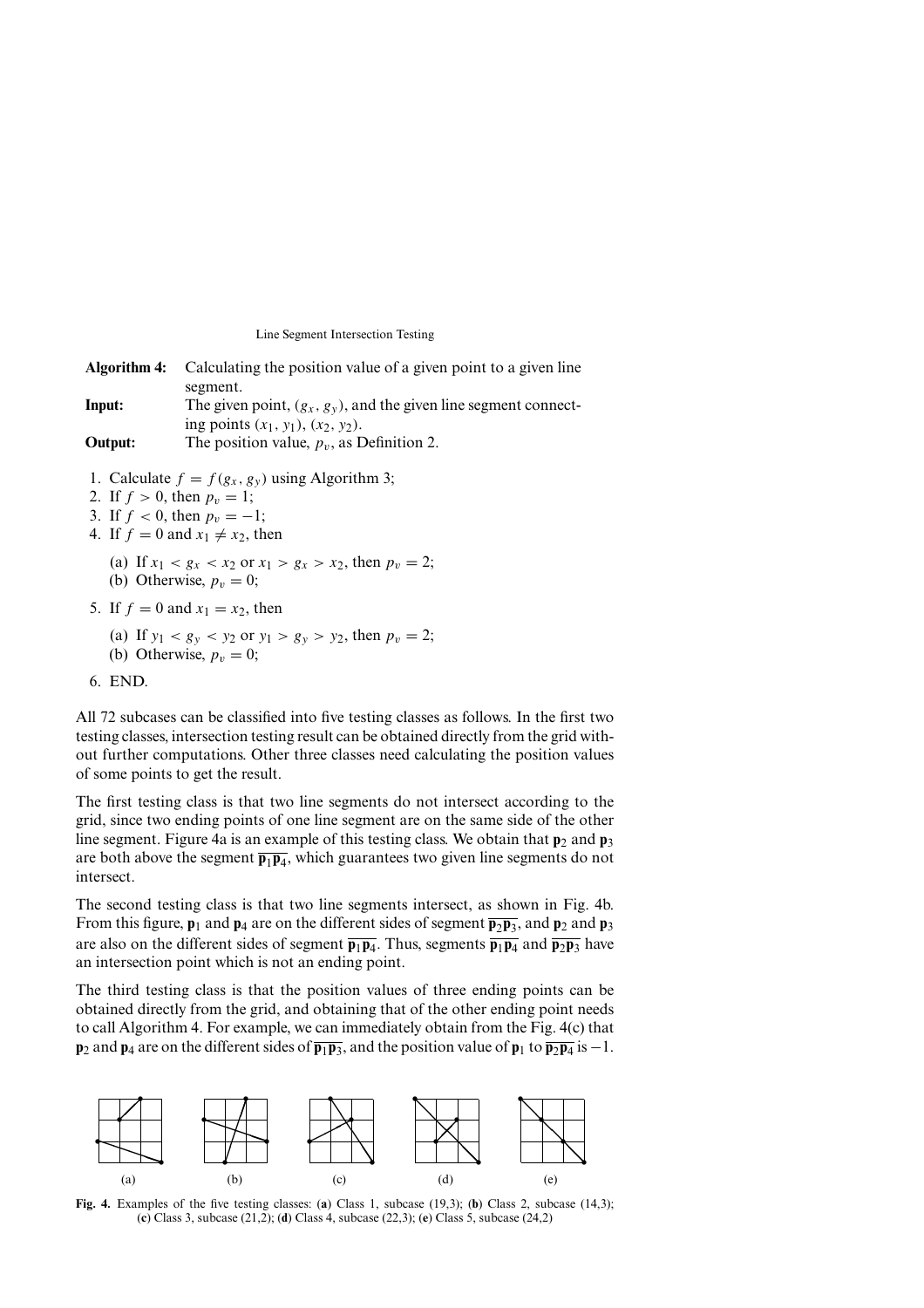

**Fig. 5.** Some examples of the latter three testing classes: (**a**, **b**) Class 3, Subcase (21,2); (**c**, **d**, **e**) Class 4, Subcase (22,3); (**f**, **g**, **h**, **i**) Class 5, Subcase (24,2)

However, the position value of  $\mathbf{p}_3$  to  $\overline{\mathbf{p}_2 \mathbf{p}_4}$  may be  $-1$  (see Fig. 5a), or 1 (see Fig. 5b). Therefore, Algorithm 4 should be called once to calculate this position value, i.e., only one dot product summation is needed.

The fourth testing class is that Algorithm 4 is needed to compute the position values of two ending points. As shown in Fig. 4d,  $\mathbf{p}_1$  and  $\mathbf{p}_4$  are on the different sides of  $\overline{p_2p_3}$ . So  $\overline{p_1p_4}$  intersects  $\overline{p_2p_3}$  only when the position value of  $p_2$  to  $\overline{p_1p_4}$  is  $-1$ , and the position value of  $\mathbf{p}_3$  to  $\overline{\mathbf{p}_1 \mathbf{p}_4}$  is 1, as shown in Fig. 5e. But it is possible that  $\mathbf{p}_2$  and **p**<sub>3</sub> are be on the same side of  $\overline{p_1p_4}$ : the position values of **p**<sub>2</sub> and **p**<sub>3</sub> to  $\overline{p_1p_4}$  are both 1 (as Fig. 5c), or both −1 (as Fig. 5d). Thus, Algorithm 4 should be called twice to calculate the position values of  $\mathbf{p}_2$  and  $\mathbf{p}_3$ , i.e., at most two dot product summations are needed.

The last testing class is illustrated by Fig. 4e, where it seems Algorithm 4 should be called four times to compute the position values of all the ending points, since none of them can be directly obtained from the grid. Four possible grids, corresponding to the grid Fig. 4e, are shown in Fig. 5f–i. In fact, only two position values of ending points are necessarily calculated, namely two dot product summations are needed (discussed in detail later).

Each subcase of the 72 has been analyzed and been mapped into one of those testing classes, as listed in Table 1. The testing class flag of the subcase  $(n_c, n_s)$  is just the *ns*-th number of the item at the *i*-th row and *j* -th column of Table 1, where  $i = \lceil \frac{n_c}{6} \rceil$  and  $j = ((n_c - 1) \text{ mod } 6) + 1$ . If the testing class flag of a subcase is *x*, then this subcase falls into the *x*-th testing class mentioned above. For example, the subcase (19,3) means the subcase whose case number is 19 and subcase number is 3. We obtain the item  $\{1,3,1\}$  at the fourth row and first column of Table 1. Thus, the class flag of this subcase is 1, the third number of the item  $\{1,3,1\}$ , which means this subcase falls into the first testing class mentioned above, i.e. two given line segments

**Table 1.** Testing class flag matrix

| $\{1, 5, 4\}$ | $\{1,3,3\}$ | $\{1, 1, 4\}$ | $\{1,3,1\}$ | $\{1,1,3\}$ | $\{1,3,1\}$ |
|---------------|-------------|---------------|-------------|-------------|-------------|
| $\{1,3,3\}$   | ${1,1,2}$   | $\{1,1,3\}$   | ${1,3,1}$   | ${1,1,2}$   | $\{1,3,1\}$ |
| $\{1,3,1\}$   | $\{1,1,2\}$ | $\{1,3,1\}$   | $\{1,1,3\}$ | ${1,1,2}$   | $\{1,3,3\}$ |
| ${1,3,1}$     | $\{1,1,3\}$ | $\{1,3,1\}$   | $\{1,1,4\}$ | $\{1,3,3\}$ | ${1, 5, 4}$ |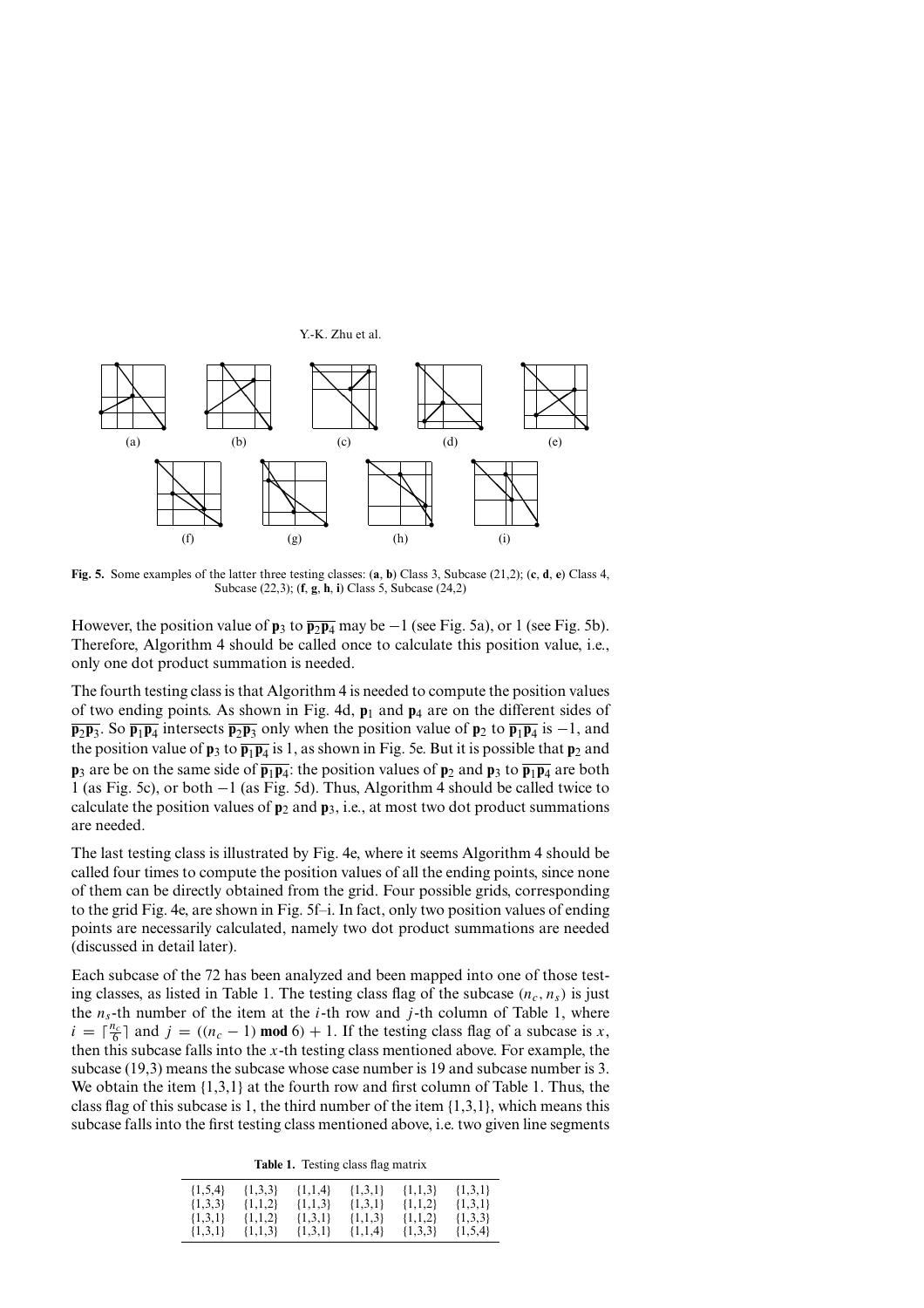

**Fig. 6.** Examples for subcases whose the testing class flag is 3: (**a**) subcase (19,2); (**b**) subcase (20,3); (**c**) subcase (21,2); (**d**) subcase (23,3); (**e**) subcase (23,2)

do not intersect. From the table, we find that 46 subcases (whose testing class flags are 1 or 2) can produce results directly, 20 subcases (whose testing class flags are 3) need one dot product summation, and only 6 subcases (whose testing class flags are 4 or 5) require at most two dot product summations.

Results of the first two testing classes can be obtained immediately, while the other three need further calculations which are as follows. When the testing class flag of a subcase is 3, Algorithm 4 should be called once to compute the position value of one ending point. Here, we should know the position value is calculated with which point,  $\mathbf{p}_x$ , to which line segment,  $\overline{\mathbf{p}_y \mathbf{p}_z}$ , and should record the corresponding position value for intersecting or not intersecting. Our method is to record  $\mathbf{p}_x$  and  $\overline{\mathbf{p}_y \mathbf{p}_z}$  as  $\{x, y, z\}$ , if and only if the position value of  $\mathbf{p}_x$  to  $\overline{\mathbf{p}_y \mathbf{p}_z}$  is 1 can deduce that two line segments intersect, and to record them as  $\{-x, y, z\}$ , if and only if the position value of  $\mathbf{p}_x$  to  $\overline{\mathbf{p}_y \mathbf{p}_z}$  is  $-1$  can deduce that two line segments intersect. For example, in Fig. 6a,  $\overline{p_1p_3}$  intersects  $\overline{p_2p_4}$  if and only if the position value of  $p_2$  to  $\overline{p_1p_3}$  is 1. Thus, we record  $\{2,1,3\}$  for this subcase. Similarly, we record  $\{-2,1,4\}$  for Fig. 6b,  $\{3,2,4\}$ for Fig. 6c,  $\{-3,1,4\}$  for Fig. 6d, and  $\{3,2,4\}$  for Fig. 6e.

Table 2 gives all the records in a matrix for subcases whose testing class flag is 3, where each cell of Table 2 has three records. For the testing class flag of a subcase (in Table 1) is not 3, the corresponding record (in Table 2) is marked with "—". Similar to the method of finding the testing class flag of a subcase in Table 1, the record of a subcase  $(n_c, n_s)$  whose testing class flag is 3 is just the  $n_s$ -th record of the item at the *i*-th row and *j*-th column of Table 2, where  $i = \lceil \frac{n_c}{6} \rceil$  and  $j = ((n_c - 1) \text{ mod } 6) + 1$ . For example, the record for the subcase (23,3) is the third record of the cell at the fourth row and fifth column of Table 2, which is {−3*,* 1*,* 4}.

|                             | $\{-3,2,4\}$<br>$\{3,1,4\}$ |              | $\{-3,2,4\}$ | $\{2,1,4\}$               | $\{-2,1,3\}$                |
|-----------------------------|-----------------------------|--------------|--------------|---------------------------|-----------------------------|
| $\{2,1,3\}$<br>$\{-2,1,4\}$ |                             | $\{-3,1,4\}$ | $\{-3,2,4\}$ |                           | $\{-2,1,3\}$                |
| $\{2,1,3\}$                 |                             | ${3,2,4}$    | $\{3,1,4\}$  |                           | $\{-2,1,3\}$<br>$\{2,1,4\}$ |
| $\{2,1,3\}$                 | $\{-2,1,4\}$                | ${3,2,4}$    |              | ${3,2,4}$<br>$\{-3,1,4\}$ |                             |

**Table 2.** Records of subcases whose testing class flag is 3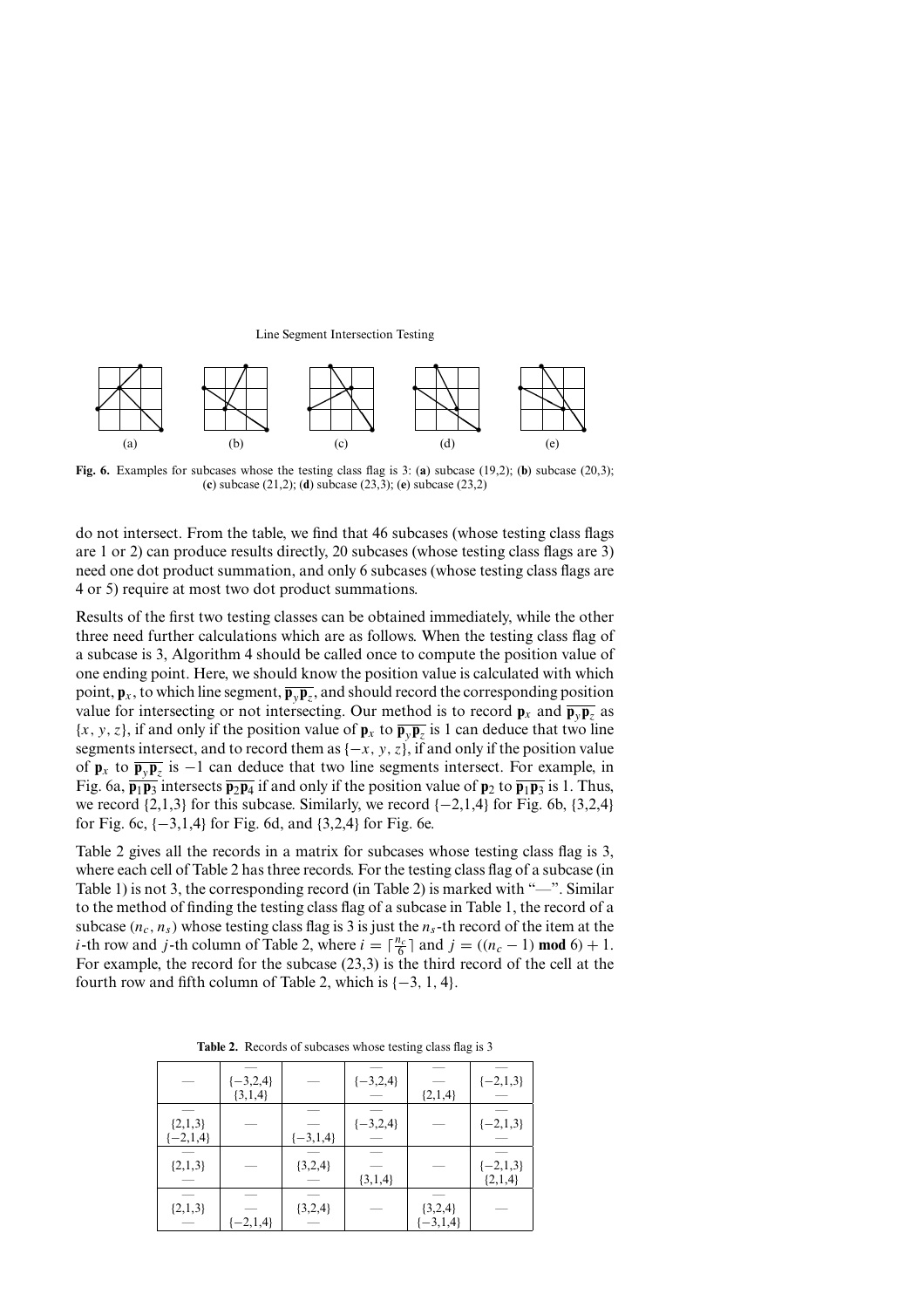From Table 1, we find there are four subcases,  $(1,3)$ ,  $(3,3)$ ,  $(22,3)$ , and  $(24,3)$ , fall into the fourth testing class. After analyzing these four subcases, we obtain that  $\overline{p_1p_4}$ intersects  $\overline{p_2p_3}$  if and only if  $p_2$  and  $p_3$  are on the different sides of  $\overline{p_1p_4}$ . Moreover, if it is subcase (3,3) and the position value of  $\mathbf{p}_2$  to  $\overline{\mathbf{p}_1 \mathbf{p}_4}$  is  $-1$ , or it is subcase (22,3) and the position value of  $\mathbf{p}_2$  to  $\overline{\mathbf{p}_1 \mathbf{p}_4}$  is 1, then  $\overline{\mathbf{p}_1 \mathbf{p}_4}$  and  $\overline{\mathbf{p}_2 \mathbf{p}_3}$  do not intersect. These two judgments make the algorithm produce the result that two segments do not intersect without computing the position value of  $\mathbf{p}_3$  when the condition is satisfied. Otherwise, calculating the position value of  $p_3$  is needed. Please see Algorithm 5, Step 8 for details.

When the testing class flag of a subcase is 5, every ending point does not have a constant position value. It seems that we should compute the position values of all ending points. But only 2 subcases, subcases  $(1,2)$  and  $(24,2)$ , fall into this class, and each subcase only has four intersection appearances. Figure 5f–i gives all these intersection appearances for subcase (24,2), where the cases that two line segments intersect just at an ending point are omitted. We find  $\overline{p_1p_3}$  intersects  $\overline{p_2p_4}$  if and only if the position value of  $\mathbf{p}_2$  to  $\overline{\mathbf{p}_1 \mathbf{p}_3}$  and that of  $\mathbf{p}_3$  to  $\overline{\mathbf{p}_2 \mathbf{p}_4}$  are both 1 or −1. The same conclusion can be obtained in subcase (1,2). Therefore, Algorithm 4 is needed only twice, which means two dot product summations are required in this class. Please see Algorithm 5, Step 9 for details.

However, above analysis is based on the assumption that any two ending points are not on the same vertical or horizontal line. If three or four ending points are on the same vertical or horizontal line, then there exists only two possible results. The first one is two line segments intersect at one or two ending points. The other one is two line segments do not intersect. In these cases, we can obtain the result easily by comparing the coordinates of the ending points. When four ending points are on a horizontal line, if min  $(a_{1x}, a_{2x}) > \max(b_{1x}, b_{2x})$  or min  $(b_{1x}, b_{2x}) > \max(a_{1x}, a_{2x})$ is satisfied, then  $\overline{a_1 a_2}$  and  $\overline{b_1 b_2}$  do not intersect. Otherwise, they overlap, namely intersect at ending points. Similarly, we compare the *y*-coordinates of ending points when they are on a vertical line. When only three ending points are on the same vertical or horizontal line, two of them must be two ending points of a give line segment. Without loss, we assume only  $a_1$ ,  $a_2$ , and  $b_1$  are on a horizontal line. We have  $\overline{a_1 a_2}$  intersects  $\overline{b_1 b_2}$  at  $b_1$  if and only if  $a_{1x} < b_{1x} < a_{2x}$  or  $a_{1x} > b_{1x} > a_{2x}$ .

When at most two ending points are on the same vertical or horizontal line, the method above is robust as well. For our method is to map two give line segments onto a  $3 \times 3$  grid, and each ending point on the grid can be moved vertically and horizontally between two neighboring borderlines. The testing class flag matrix, Table 1, is just constructed under this consideration. If two *x*-coordinates or *y*-coordinates are same, then the order of these two equal values is arbitrary. For example, if  $b_{2y} < a_{1y} < a_{2y} = b_{1y}$ , then the ascending ordering of these four *y*-coordinates can be  $b_{2y}$ ,  $a_{1y}$ ,  $a_{2y}$ ,  $b_{1y}$ , or  $b_{2y}$ ,  $a_{1y}$ ,  $b_{1y}$ ,  $a_{2y}$ . So the *y*'-coordinates (in grid coordinates system as shown in Fig. 1) of points  $a_2$  and  $b_1$  are 3 and 4, or 4 and 3, and either is right. Thus, when two ending points are on the same vertical or horizontal line, these two line segments can be mapped into at least 2 different subcases of the 72, but each subcase can generate the right result. Figure 7a shows **p**<sup>2</sup> and **p**<sup>3</sup> are on the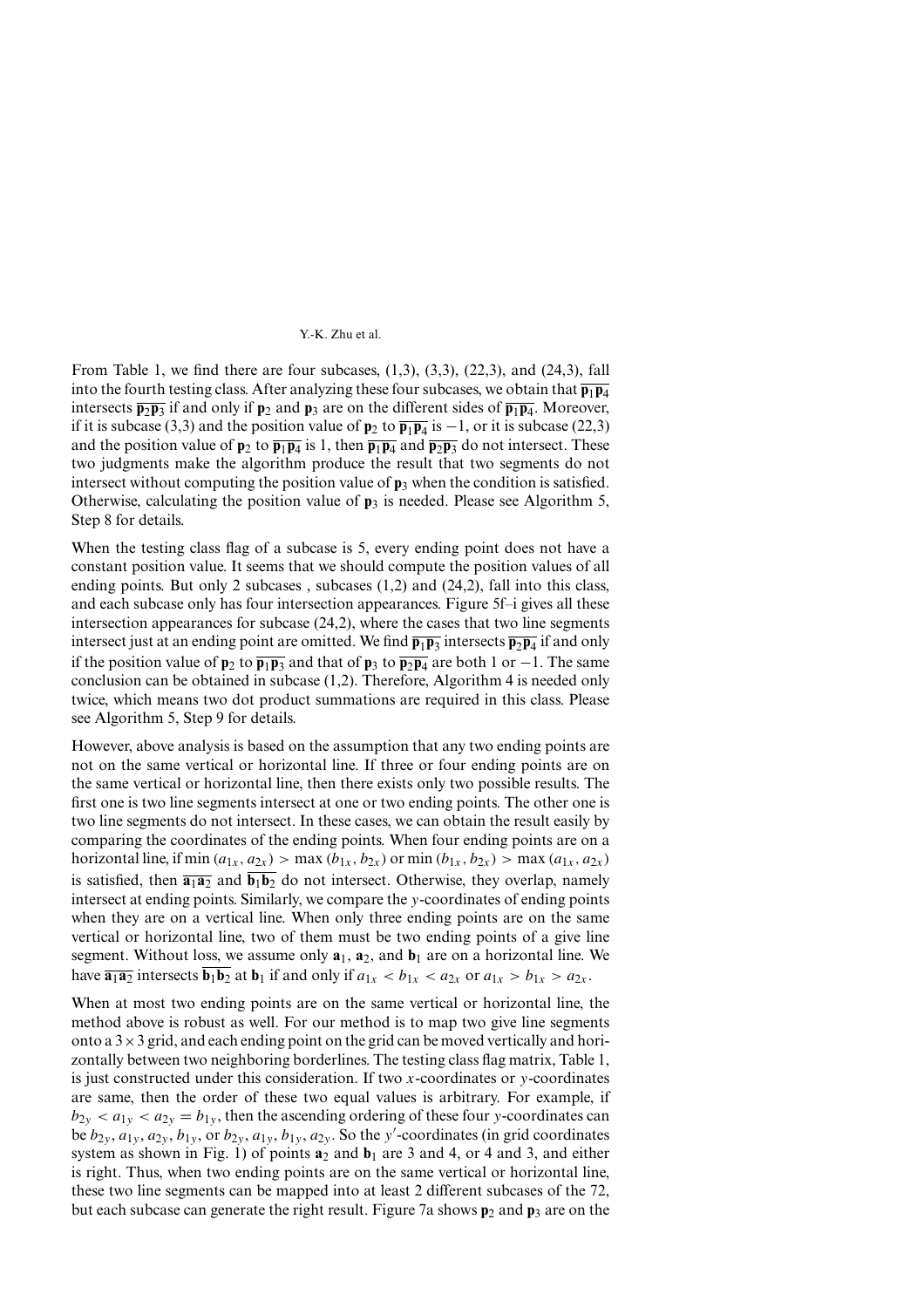

**Fig. 7.** Two ending points are on the same vertical or horizontal line

same horizontal line. This case falls into subcase (21,2) as Fig. 7b, or subcase (19,2) as Fig. 7c, since the *y*-coordinate ascending ordering of four ending points could be  $p_4 p_1 p_3 p_2$  (Fig. 7b) or  $p_4 p_1 p_2 p_3$  (Fig. 7c) due to the same *y*-coordinate of  $p_2$  and  $p_3$ . In these two subcases, the program needs to calculate the position value of the  $\mathbf{p}_3$  or **p**<sup>2</sup> to yield the result. However, this would not produce any error.

Then, with the analysis above, we give our algorithm for determining whether two line segments intersect as follows. And we use  $PV(\mathbf{p}_x, \mathbf{p}_y, \mathbf{p}_z)$  to represent the position value of point  $\mathbf{p}_x$  to segment  $\overline{\mathbf{p}_y \mathbf{p}_z}$ , calculated by Algorithm 4.

| Algorithm 5: | Determining whether two line segments intersect.                                                                                                                                                                                              |  |  |
|--------------|-----------------------------------------------------------------------------------------------------------------------------------------------------------------------------------------------------------------------------------------------|--|--|
| Input:       | two given line segments, $\overline{a_1 a_2}$ and $b_1 b_2$ ,                                                                                                                                                                                 |  |  |
|              | where $\mathbf{a}_1 = (a_{1x}, a_{1y}), \mathbf{a}_2 = (a_{2x}, a_{2y}), \mathbf{b}_1 = (b_{1x}, b_{1y}),$                                                                                                                                    |  |  |
|              | and $\mathbf{b}_2 = (b_{2x}, b_{2y})$ .                                                                                                                                                                                                       |  |  |
| Output:      | the value $v_f$ , which is                                                                                                                                                                                                                    |  |  |
|              |                                                                                                                                                                                                                                               |  |  |
|              | $\left\{ \begin{array}{ll} 0, & \text{if } \overline{\mathbf{a}_1 \mathbf{a}_2} \text{ and } \overline{\mathbf{b}_1 \mathbf{b}_2} \text{ do not intersect,} \\ 1, & \text{if they intersect but NOT at an ending point,} \end{array} \right.$ |  |  |
|              | 2, if they intersect just at ending points.                                                                                                                                                                                                   |  |  |
|              |                                                                                                                                                                                                                                               |  |  |

- 1. If  $\overline{a_1 a_2}$  and  $\overline{b_1 b_2}$  share the same ending point, then let  $v_f = 2$ , and go to END;
- 2. If three or four ending points are on the same vertical or horizontal line, then compute the result by comparing the coordinates of the ending points as mentioned above, and go to END;
- 3. According to  $a_{1x}$ ,  $a_{1y}$ ,  $a_{2x}$ ,  $a_{2y}$ ,  $b_{1x}$ ,  $b_{1y}$ ,  $b_{2x}$ ,  $b_{2y}$ , obtain the case number,  $n_c$ , and the subcase number,  $n_s$ ;
- 4. According to  $(n_c, n_s)$ , look up the testing class flag matrix (Table 1) to obtain the testing class flag,  $flag$ , of the subcase  $(n_c, n_s)$ ;
- 5. If  $flag = 1$ , then  $v_f = 0$ ;
- 6. If  $flag = 2$ , then  $v_f = 1$ ;
- 7. If  $flag = 3$ , then
	- (a) According to  $(n_c, n_s)$ , obtain the record,  $\{x, y, z\}$ , from Table 2, and let  $v_1 = PV(\mathbf{p}_{|-x|}, \mathbf{p}_y, \mathbf{p}_z);$
	- (b) If  $v_1 = 2$ , then  $v_f = 2$ ;
	- (c) If  $v_1 = 1$  and  $x > 0$ , or  $v_1 = -1$  and  $x < 0$ , then  $v_f = 1$ ;
	- (d) Otherwise,  $v_f = 0$ ;
- 8. If  $flag = 4$ , then
	- (a)  $v_1 = PV(\mathbf{p}_2, \mathbf{p}_1, \mathbf{p}_4)$ ;
	- (b) If  $v_1 = 2$ , then  $v_f = 2$ ;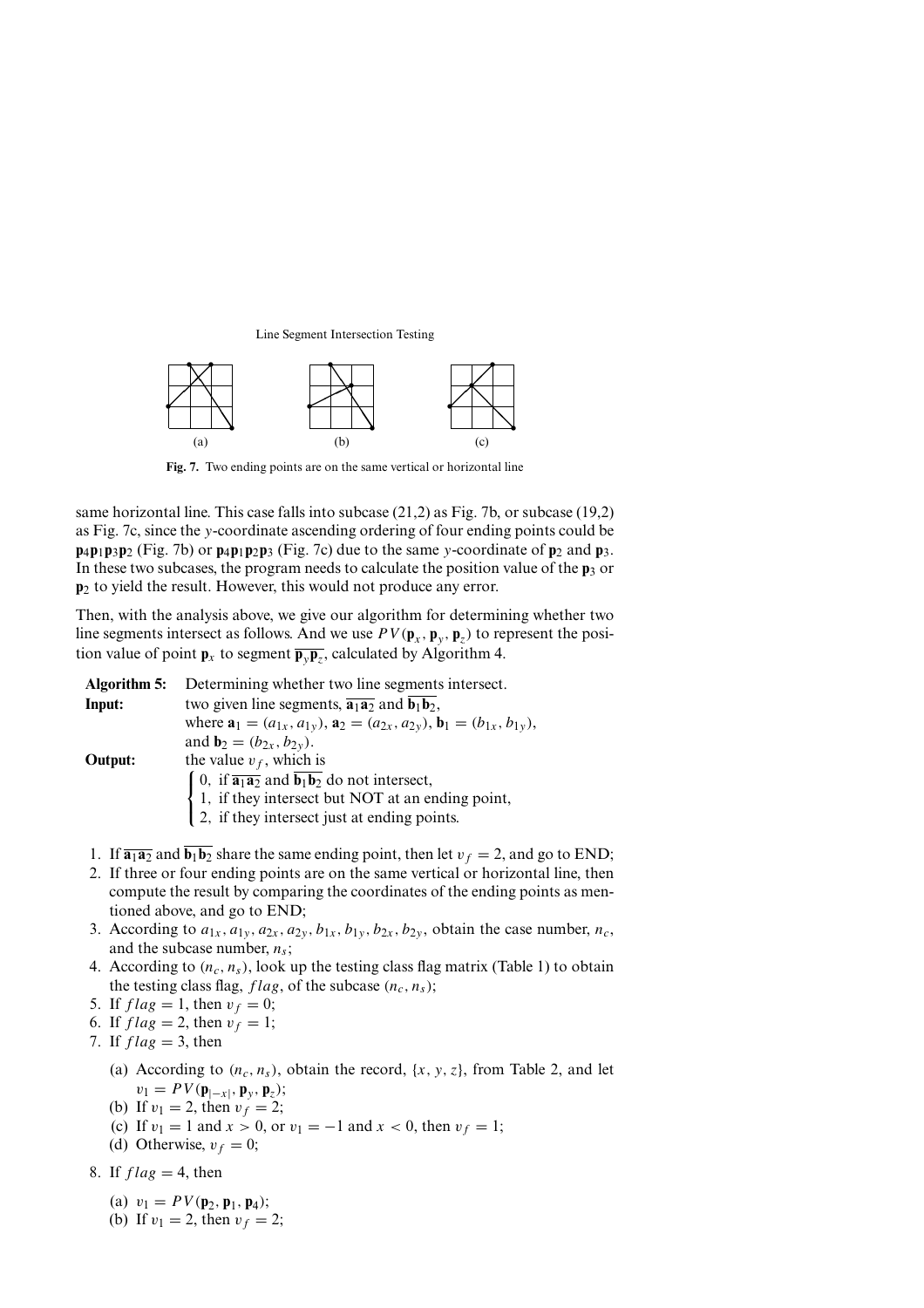- (c) If  $v_1 = 1$  and  $n_c = 22$ , or  $v_1 = -1$  and  $n_c = 3$ , then  $v_f = 0$ ;
- (d) Otherwise,
	- (1)  $v_2 = PV(\mathbf{p}_3, \mathbf{p}_1, \mathbf{p}_4)$ ;
	- (2) If  $v_2 = 2$ , then  $v_f = 2$ ;
	- (3) If  $v_1 = 1$  and  $v_2 = -1$ , or  $v_1 = -1$  and  $v_2 = 1$ , then  $v_f = 1$ ;
	- (4) Otherwise,  $v_f = 0$ ;

9. If  $flag = 5$ , then

- (a)  $v_1 = PV(\mathbf{p}_2, \mathbf{p}_1, \mathbf{p}_3);$   $v_2 = PV(\mathbf{p}_3, \mathbf{p}_2, \mathbf{p}_4);$
- (b) If  $v_1 = 2$  or  $v_2 = 2$ , then  $v_f = 2$ ;
- (c) If  $v_1 = 1$  and  $v_2 = 1$ , or  $v_1 = -1$  and  $v_2 = -1$ , then  $v_f = 1$ ;
- (d) Otherwise,  $v_f = 0$ ;

```
10. END.
```
## **4. Examples and Results**

Some examples are provided in this section. Figure 8 gives a model for line segment intersection testing. Three line segments  $\overline{ab}$ ,  $\overline{bc}$  and  $\overline{de}$  are constructed as follows to test the algorithms. Segments  $\overline{ab}$  and  $\overline{bc}$  share a common ending point **b**. The segment  $\overline{\mathbf{de}}$  passes through the ending point **b**, and satisfies  $\|\overline{\mathbf{be}}\|_2 = \|\overline{\mathbf{bd}}\|_2$ . A vertical line passes through the point **b**, and points **d**' and **e**' are respectively two projection points of **d** and **e** on this vertical line, then we have  $\|\overline{\mathbf{dd}}'\|_2 = \|\overline{\mathbf{ee}}'\|_2$  and  $\|\overline{\mathbf{be}}'\|_2 = \|\overline{\mathbf{bd}}'\|_2$ (see Fig. 8). Algorithms are called to test whether **de** intersects **ab**, and whether **de** intersects **bc**. The coordinates of the ending points are given with IEEE double precision floating-point numbers. Here we gives two examples according to the testing model as shown in Fig. 8. In the rest of this paper, the method found in [6] is represented by " $M_1$ ", and our method Algorithm 5 is represented by " $M_2$ ".

M1 requires that a twice higher precision floating-point arithmetic than the precision of the multipliers exists for exactly calculating the product of two floating-point numbers. However, in C/C++ language there does not exist a twice higher precision floating-point arithmetic than the double precision. Therefore, in  $M_1$  the product of



**Fig. 8.** A model for line segment intersection testing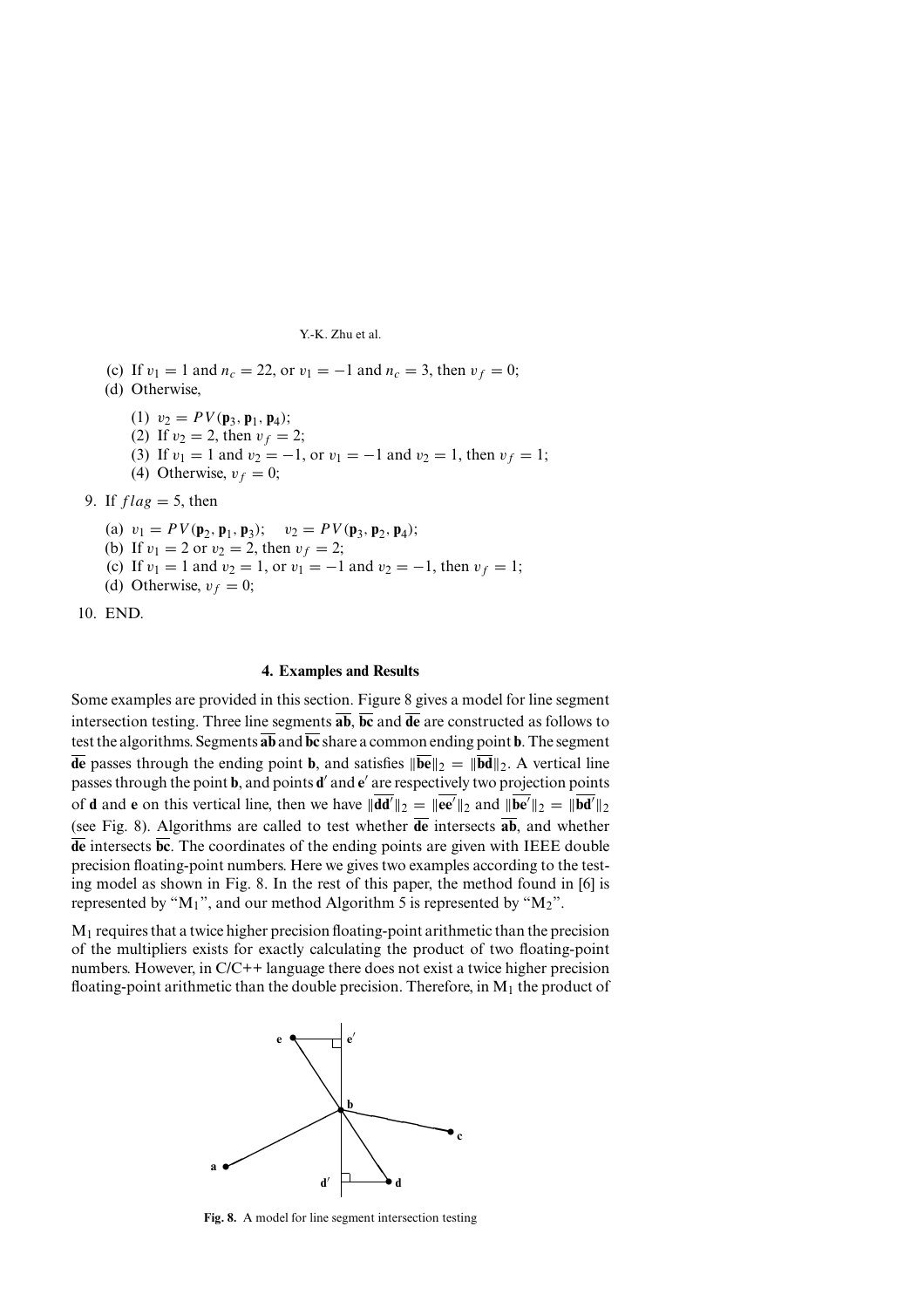two double precision floating-point numbers only can be computed by the double precision floating-point arithmetic. These two examples are provided as follows.

The positions of points, **a**, **b**, **c**, **d** and **e**, are given before the test and represented by IEEE754 *double* ( $\beta = 2$ ,  $t = 53$ ) floating-point numbers. The first example corresponding to the testing model above is  $a(-2, -2)$ ,  $b(1.625, 0)$ ,  $c(4, 4)$ , **d**(1.125*,*  $-2^{52} - 1$ *)*, and **e**(2.125*,*  $2^{52} + 1$ *)* (see Fig. 9a), where the coordinates of each point can be exactly represented by floating-point numbers, that is to say, each real number can be exactly converted into a computer floating-point number. The testing result is that  $M_2$  tells  $\overline{de}$  intersects both  $\overline{ab}$  and  $\overline{bc}$  just at the point **b**. But, the result figured out by  $M_1$  [6] is  $\overline{de}$  intersects  $\overline{ab}$  (not at **b**), and  $\overline{de}$  does not intersect  $\overline{bc}$ .

Another example corresponding to the testing model is when  $\mathbf{a} = (-1.1, -1.1)$ , **b** =  $(1.1, 1.1)$ , **c** =  $(2.2, -1.1)$ , **d** =  $(1.09, -2.1)$ , and **e** =  $(1.11, 4.3)$  (see Fig. 8b). Here, each real number cannot be expressed by IEEE 754 *double* exactly. The *double* value of each decimal number, which is just a truncation of its exact binary floatingpoint value, is listed in the right of Table 3. With these numbers, the result obtained by  $M_1$  is  $\overline{\mathbf{de}}$  intersects  $\overline{\mathbf{ab}}$  (not at **b**), and  $\overline{\mathbf{de}}$  does not intersect  $\overline{\mathbf{bc}}$ . On the contrary,  $M_2$ tells  $\overline{\mathbf{de}}$  intersects  $\overline{\mathbf{bc}}$  (not at **b**), and  $\overline{\mathbf{de}}$  does not intersect  $\overline{\mathbf{ab}}$ . In order to check which result is right, the numbers listed in the right of Table 3 are converted into big binary integers, and then they can be represented by Java's "class BigInteger", which can calculate the result of intersection exactly. The result obtained by this Java program is the same as the result of  $M_2$ .

The time complexity of above methods are compared as well. All the algorithms are implemented with Microsoft Visual C++ 6.0 on Pentium IV 1.7 GHz processor,



**Fig. 9.** Two examples where  $M_1$  produces wrong results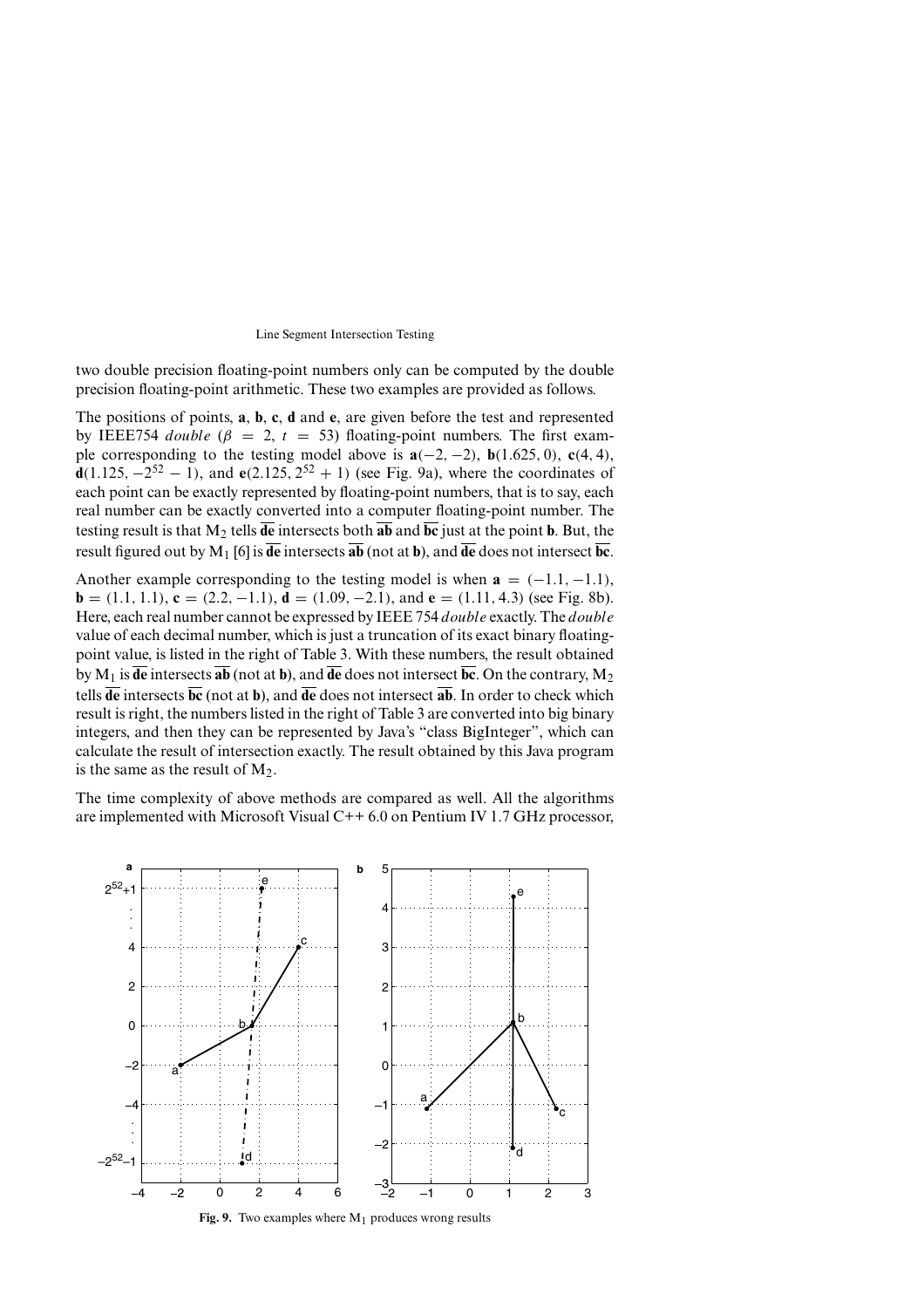| Decimal | IEEE 754 <i>double</i> , $\beta = 2, t = 53$ |
|---------|----------------------------------------------|
| 1.09    |                                              |
| 11      |                                              |
| 1 1 1   |                                              |
| 21      |                                              |
| 22      |                                              |
| 43      |                                              |

**Table 3.** Decimal numbers represented by IEEE 754 *double*

and the software environment is Microsoft Windows 2000 Professional. The type of floating-point numbers used in algorithms is  $double$  ( $\beta$  = 2,  $t$  = 53), which conforms to IEEE 754 standard [2].

The floating-point summation method used in  $M_1$  is ESSA [18], which can exactly calculate the sign of a finite sum. This algorithm has been applied in line segment intersection testing [6], and more applications of ESSA could be found in [19], [20], [22]. Algorithm 3 can be used in all the applications where ESSA is used, after a simplification. For the main task of Algorithm 3 is to add all the summands in the sets  $P$ ,  $N$  and  $Q$ . If only to sum up *n* floating-point numbers, the only change we should make is to directly put *n* summands into the sets  $\mathcal P$  or  $\mathcal N$  according to their signs (see Step 2 in Algorithm 3), and delete Step 12 of Algorithm 3. After we get the whole sum whose error is less than 1*ulp*, the sign of it is obtained. Here, we use " $M_3$ " to represent the method that simplified from Algorithm 3 as described above.

Table 4 gives the running time values of  $M_3$  and ESSA for calculating the sign of a sum, using ill-conditioned data and various data sizes, where ill-conditioned data is the data which have so heavy a cancellation that the sum is very closed to zero. And the running time curves corresponding to Table 4 are shown in Fig. 10. We find that  $M_3$  requires about one-fifteenth of the running time used by ESSA, where line least square approximation is used. Moreover,  $M_3$  can figure out not only the sign but also the value of the sum.

Another comparison made here is among methods  $M_1$ ,  $M_2$  and  $M_4$  for line segment intersection testing, where  $M_4$  is the method simplified from  $M_2$ . The difference

|              | Running time (in seconds) |             |  |
|--------------|---------------------------|-------------|--|
| Size of data | $M_3$                     | <b>ESSA</b> |  |
| 100,000      | 0.028                     | 0.190       |  |
| 500,000      | 0.147                     | 1.724       |  |
| 1,000,000    | 0.294                     | 3.343       |  |
| 1,500,000    | 0.439                     | 5.778       |  |
| 2,000,000    | 0.586                     | 7.890       |  |
| 2,500,000    | 0.739                     | 10.889      |  |
| 3,000,000    | 0.880                     | 13.573      |  |

Table 4. Running time of calculating the sign of a sum by ESSA and M<sub>3</sub>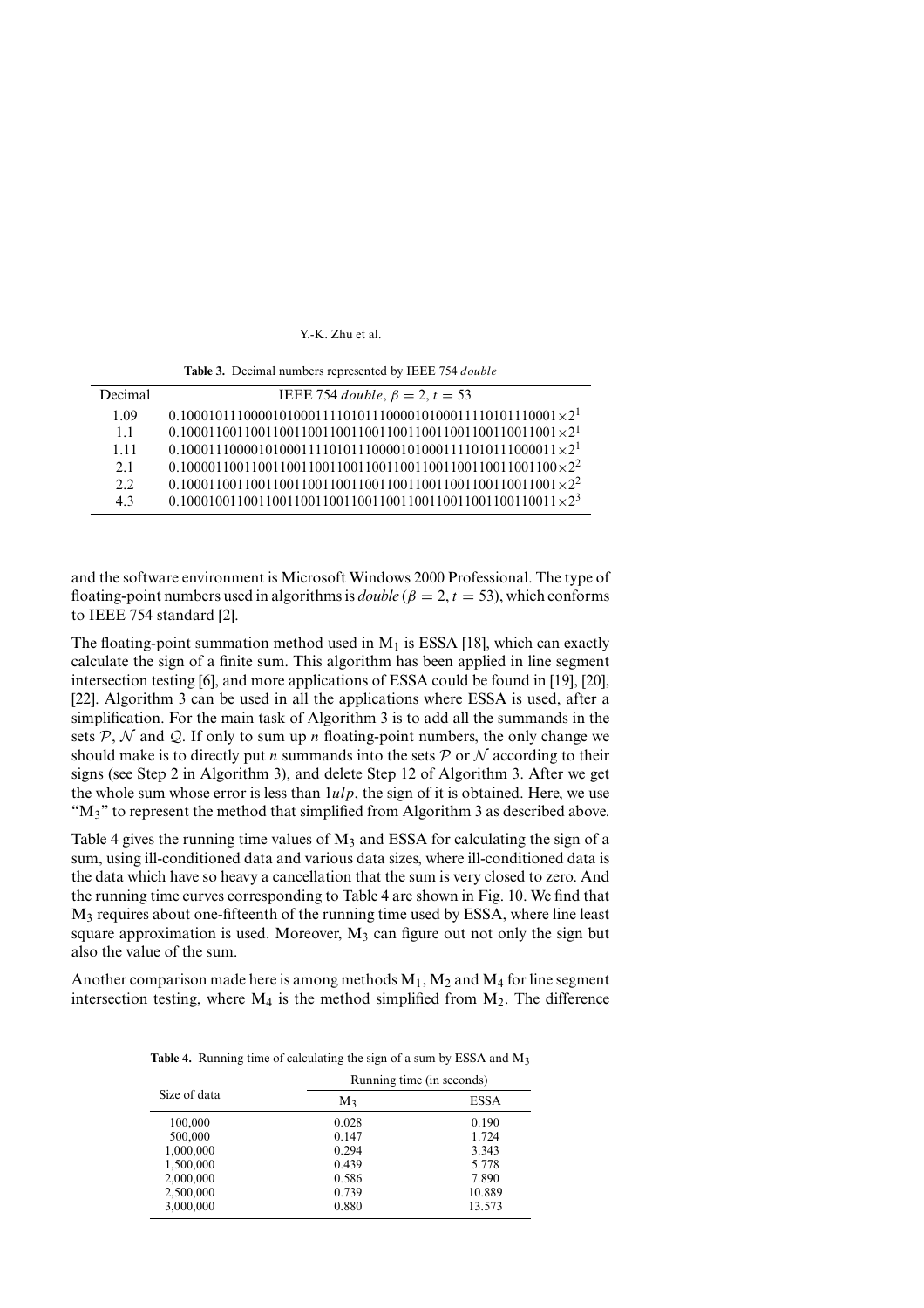

**Fig. 10.** Running time of calculating the sign of a sum by ESSA and M3

between  $M_2$  and  $M_4$  is that  $M_4$  directly uses  $M_3$  to obtain the result of dot product summation, i.e., the error of floating-point multiplication is neglected. So, both  $M_1$  and  $M_4$  only guarantee the accuracy of floating-point summation in calculating dot product summations. In each test, eight coordinates of two line segments are randomly selected from an array, which is composed of 100 floating-point numbers ranges from 0.00 to 0.99, where the interval is 0.01. After 3,000,000 random tests, we find that  $M_2$  always gets a correct result, however  $M_1$  makes 1551 times of mistakes, and M4 makes 581 times of mistakes. Running time values and corresponding curves are shown in Table 5 and Fig. 11. We find that  $M_2$  requires less than one-fifth of the running time used by  $M_1$ , and  $M_4$  needs no more than one-tenth of that by  $M_1$ , where line least square approximation is used. Furthermore, the worst case of all algorithms (as Fig. 5g) is tested. The result is that  $M_2$  demands less than one-third of the running time used by  $M_1$ , and  $M_4$  needs no more than one-seventh of that by  $M_1$ . This is because  $M_1$  needs five dot product summations in this case, but  $M_2$ and M4 need only two.

| Testing   | Running time (in seconds) |                |           |
|-----------|---------------------------|----------------|-----------|
| times     | $M_1$                     | M <sub>2</sub> | $\rm M_4$ |
| 100,000   | 1.902                     | 0.320          | 0.180     |
| 500,000   | 9.503                     | 1.632          | 0.911     |
| 1,000,000 | 18.997                    | 3.254          | 1.832     |
| 1,500,000 | 28.480                    | 4.887          | 2.743     |
| 2,000,000 | 37.994                    | 6.529          | 3.655     |
| 2,500,000 | 47.528                    | 8.141          | 4.576     |
| 3,000,000 | 57.011                    | 9.774          | 5.497     |

**Table 5.** Running time of line segment intersection testing by  $M_1$ ,  $M_2$  and  $M_4$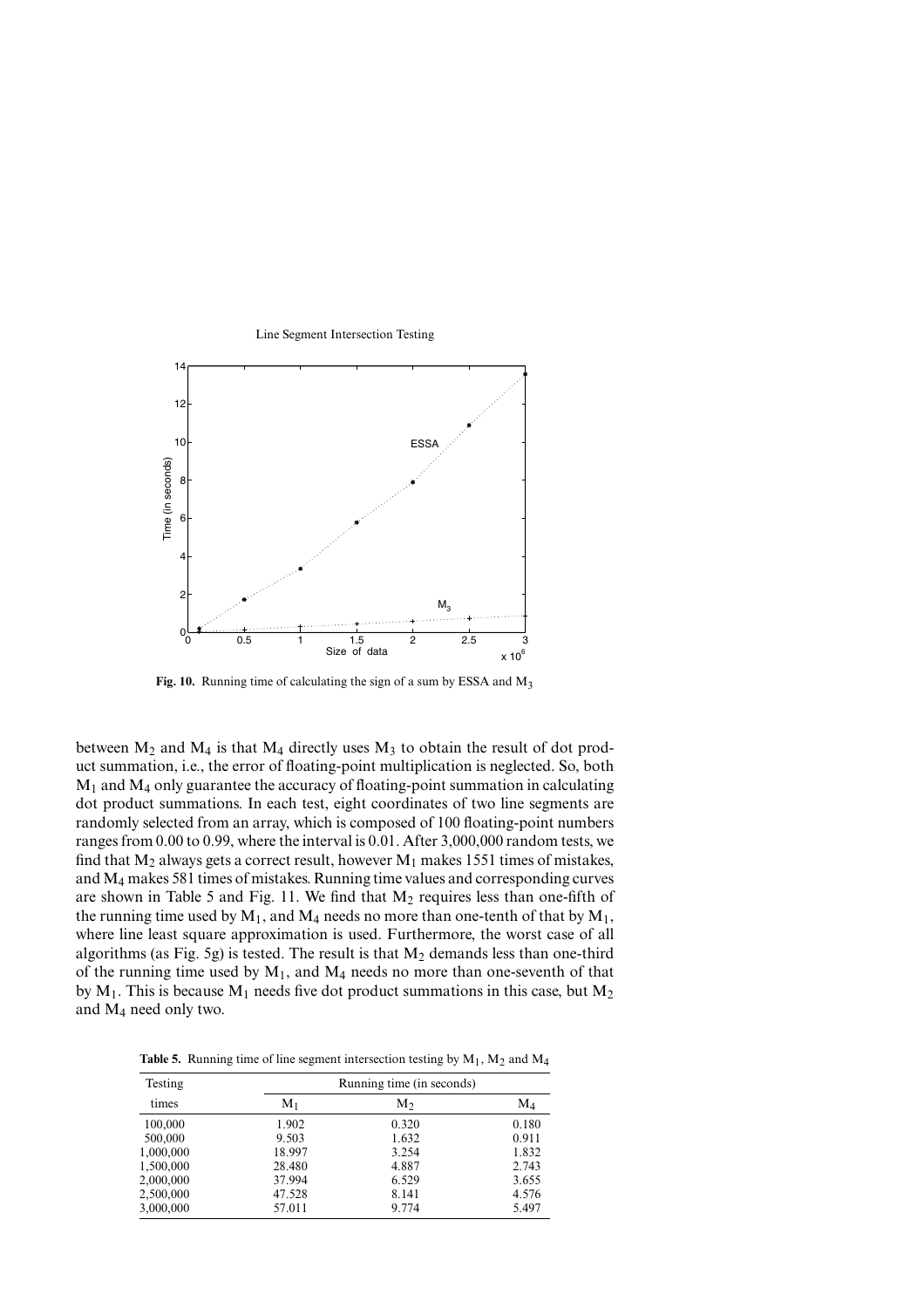Y.-K. Zhu et al.



**Fig. 11.** Running time of line segment intersection testing by  $M_1$ ,  $M_2$  and  $M_4$ 

#### **5. Conclusions**

In this paper, we present a new method,  $M_2$ , for line segment intersection testing. A line segment degenerates into a point is not considered. If two line segments share a common ending point, the result is returned right away. If three or four ending points are on the same vertical or horizontal line, we directly compare the coordinates of the ending points to obtain the intersection result without floating-point computations. Otherwise, the positions of four ending points and their connections are mapped onto a  $3 \times 3$  grid, which falls into one of the five testing classes. In the first two classes, the result can be obtained immediately without further calculation. In the other three classes, the intersection testing is converted into calculating the position values of several points, which can be computed by our floating-point dot product summation algorithm, Algorithm 3. The floating-point arithmetic used in our method conforms to IEEE 754 standard. Algorithm 2 can exactly calculate the product of two floating-point numbers without the limitation that a twice higher precision floating-point arithmetic (with respect to the precision of multipliers) is needed. We have proved the error bound of Algorithm 3 is 1*ulp*. The running time of  $M_2$  is less than one-fifth of that of  $M_1$ . Furthermore, our dot product algorithm (Algorithm 3) can be simplified into a method  $M_3$  for exactly calculating the sign of a sum of *n* floating-point numbers.  $M_3$  requires less than one-fifteenth of the running time used by ESSA method [18].

### **Acknowledgements**

The authors thank Prof. Jon Rokne for providing the source code of ESSA. The authors also thank Prof. Lyle Ramshaw and Dr. Huai-Ping Yang for providing the documents of two references in this paper. The authors appreciate the comments and suggestions of the anonymous reviewers. The second author was supported by a Foundation for the Author of National Excellent Doctoral Dissertation of PR China (200342). The research was supported by the National Science Foundation of China (60403047) and the Chinese 973 Program (2004CB719400).